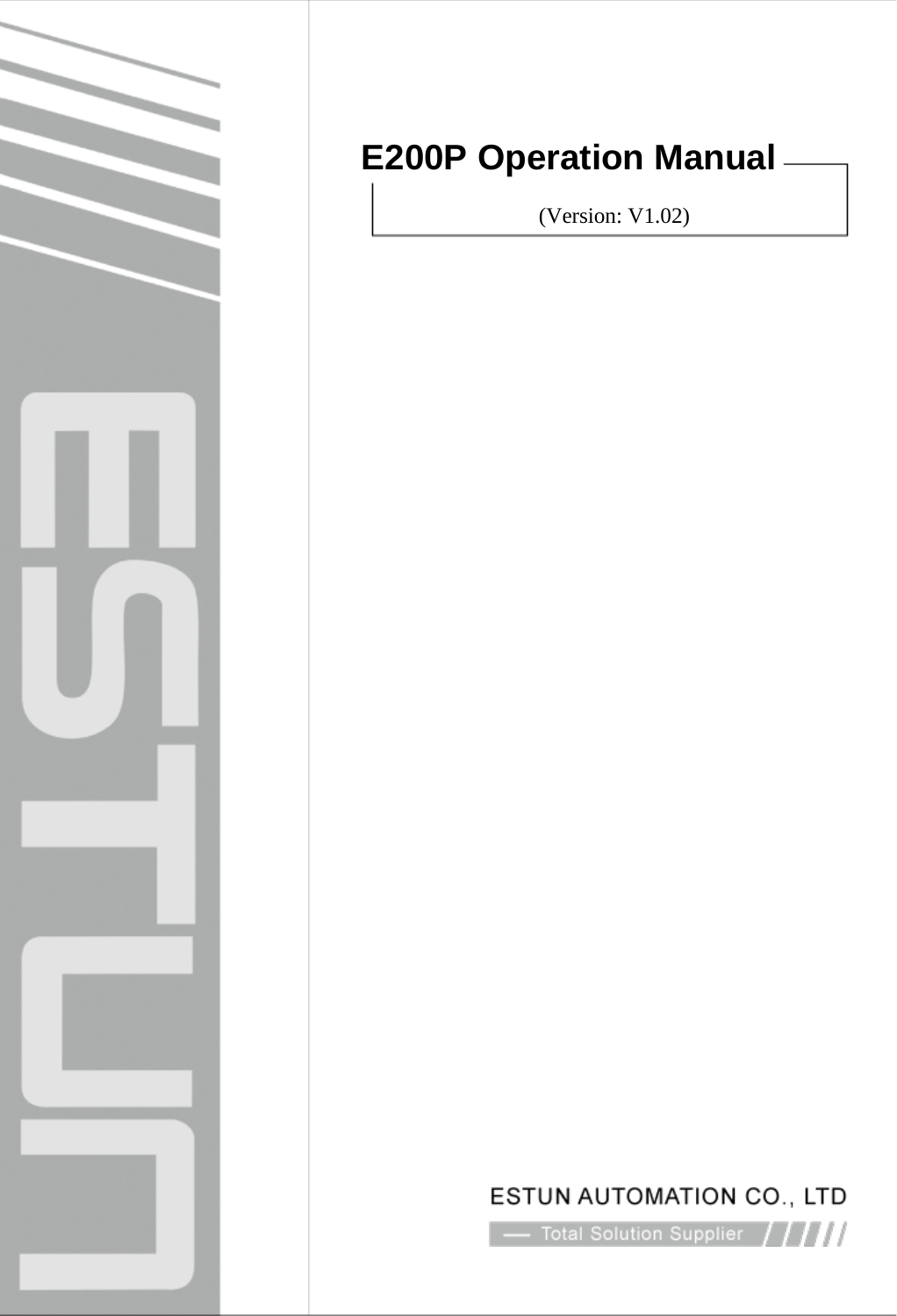## **Contents**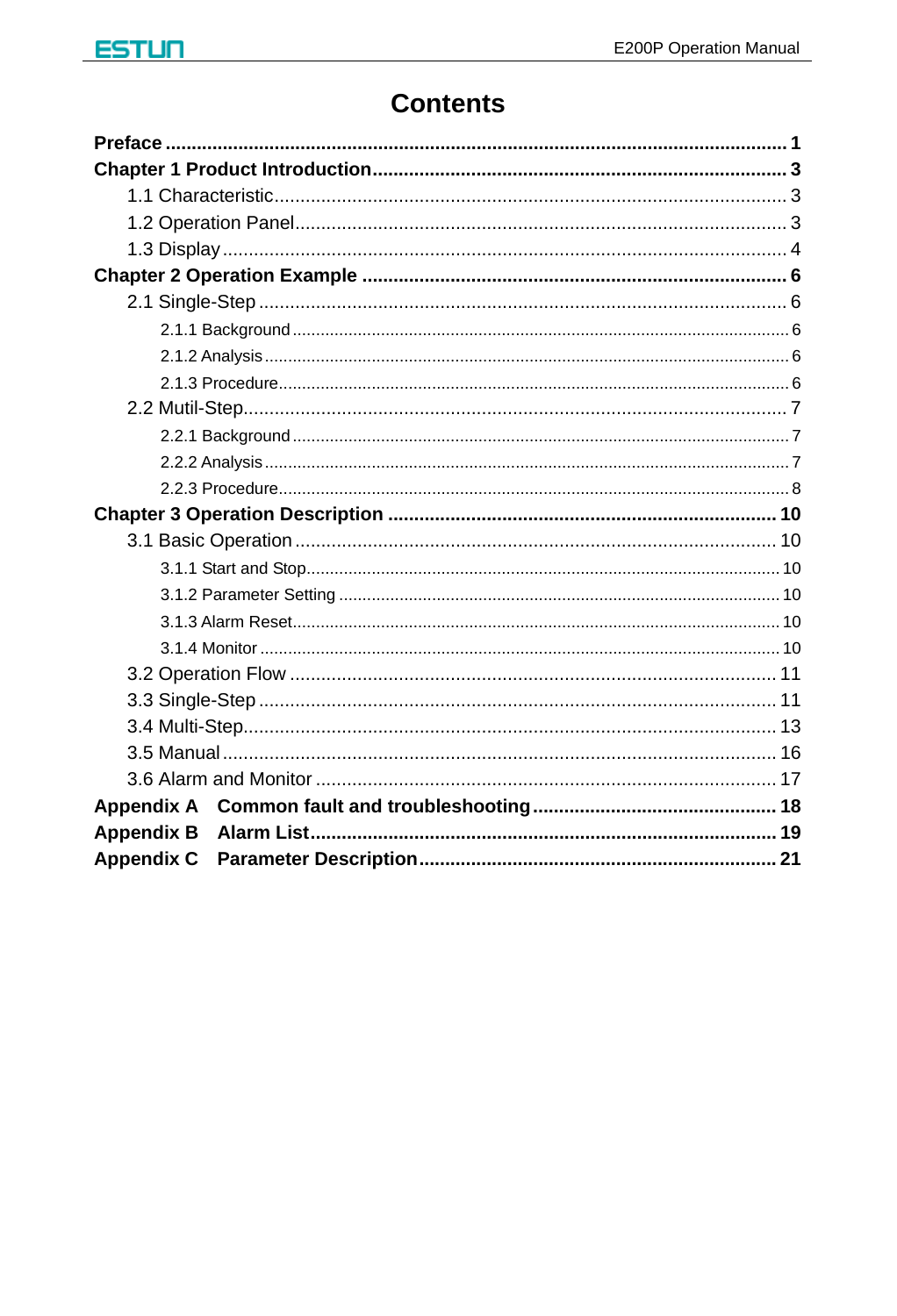<span id="page-2-0"></span>

## **Preface**

#### **Synopsis**

This document guides the operator how to operate the E200P press break numerical control device.

- **Chapter 1** describes panel and page.
- **Chapter 2** describes the example operation of the Single-Step and Mutil-Step.
- **Chapter 3** describes the operation quide of the pages.

#### **Intended Audience**

This document is intended for the **authorized and properly trained** persons:

- Device manufacturer: In the device production process, the people who diagnose the device have the highest managing privileges.
- System integrators: usually refers to the technical personnel of machine tool manufacturers, who can configure the machine parameters to commissioning the system.
- Operator: use the machine to do the programming work, set the programming constant parameters.

#### **Attention**

- Copy right is preserved by ESTUN. Do not add or delete part or all of the manual content without ESTUN's consent. Do not use part or all of manual content for the third party's design.
- E200P device provides complete software control and has no mechanical protection device for operator or the tool machine. Therefore, in case of malfunction, machine tool must provide protection device for operator and external part of the machine tool. ESTUN is not responsible for any direct or indirect losses caused by normal or abnormal operation of the device.
- ESTUN preserves the right to modifying this manual in the event of function adding or print error.
- E200P device has the light protection function, but only works on the **CLOSED** stage, it is unavailable on others stage.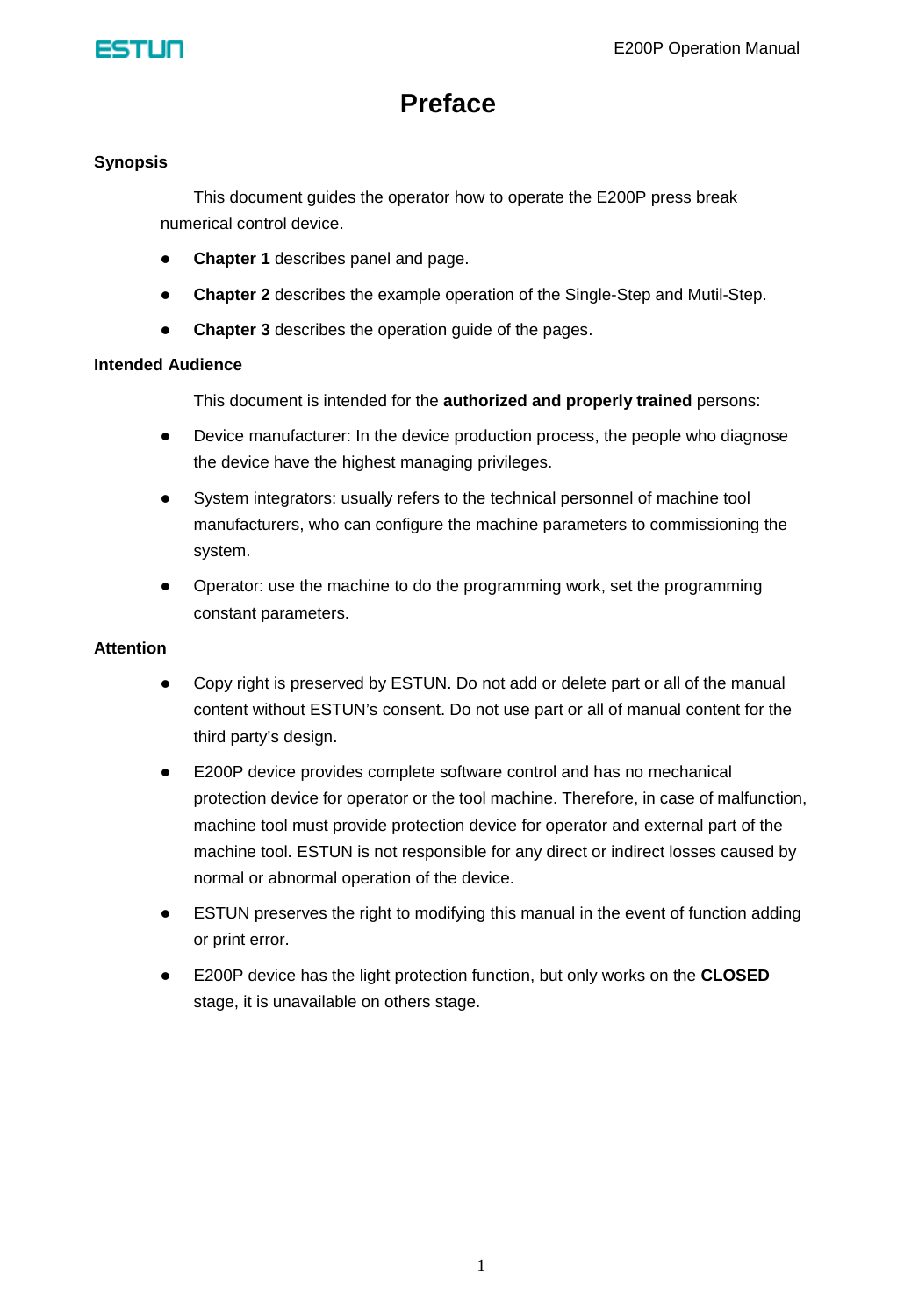

#### **Caution Sign**

The following symbols with an adjoining safety advice or notice are used in this document. You have to read the safety advices carefully and adhere them strictly!

**WARNING** 

Risk of injury!

If you **do not** adhere the safety advise adjoining this symbol, there is danger to life and health of individuals!

> ٨ CAUTION

Hazard to individuals!

If you **do not** adhere the safety advice adjoining this symbol, there is obvious hazard to individuals!

## $\mathbf{\hat{i}}$  note

Note or pointer.

This symbol indicates information that contributes to better understanding.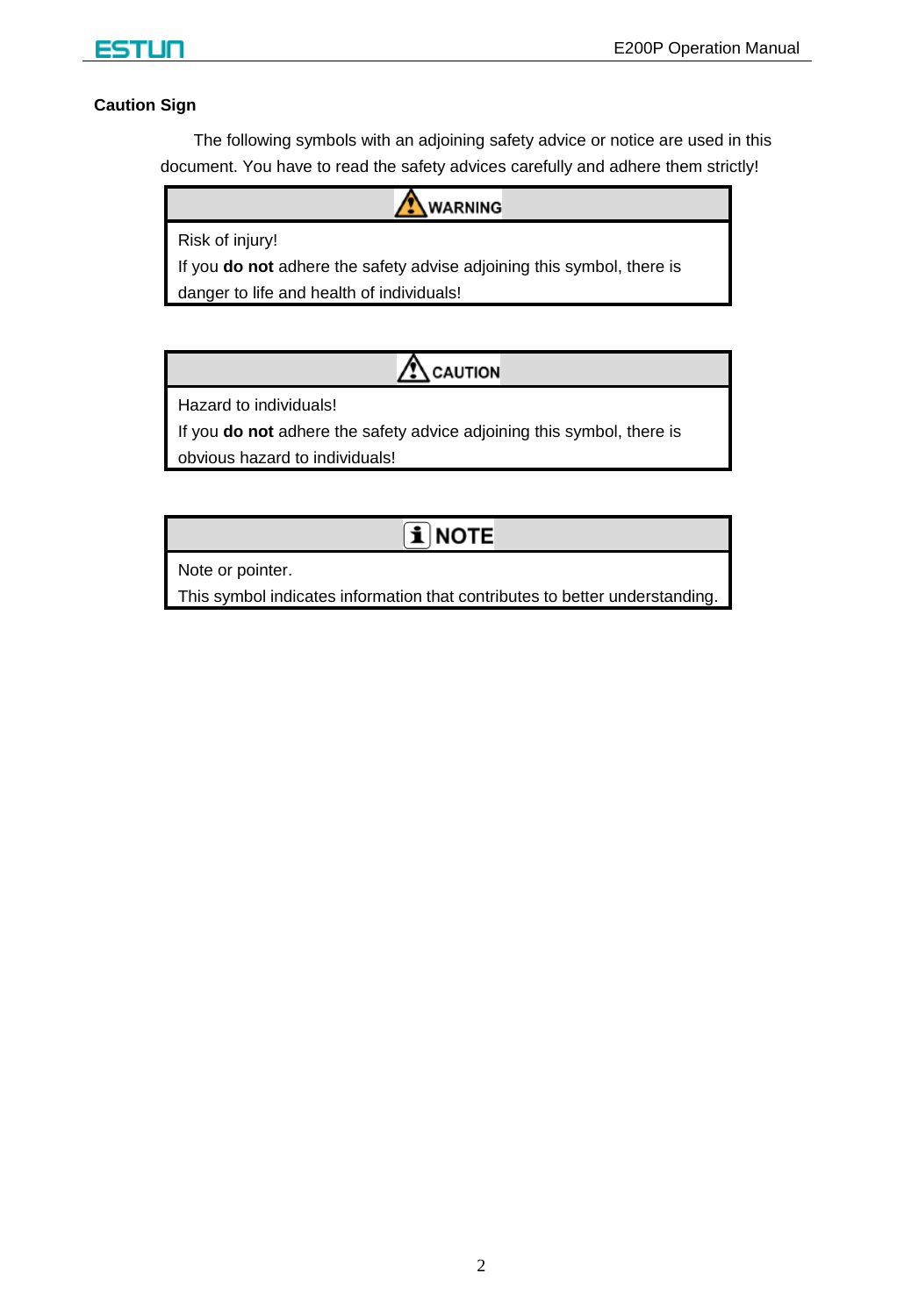## **Chapter 1 Product Introduction**

## <span id="page-4-1"></span><span id="page-4-0"></span>**1.1 Characteristic**

E200P CNC device is a very suitable for torsional axis bending machine, providing solutions for most of the machine both complete and economy, with high performance, flexible configuration, compact structure, easy to use, high reliability characteristic:

- Servo control, can realize the backgauge and high accuracy of control block.
- Unilateral and bilateral location, to improve the positioning precision and reduce screw clearance.
- The main action of the machine can be configured, such as fast closing, pressing, decompression, opening.
- Backgauge can automatic homing.
- Backgauge can be adjusted through the manual keys.
- All ports can be configured directly on the device page, and the device has self-checking function.

## <span id="page-4-2"></span>**1.2 Operation Panel**

E200P Operation panel is as shown in [Figure 1-1.](#page-4-3)

| $E200+$                                  | <b>ESTUN</b>   |                                                                                                       |
|------------------------------------------|----------------|-------------------------------------------------------------------------------------------------------|
| 建捏金量                                     |                | $\begin{bmatrix} 1 \end{bmatrix}$ $\begin{bmatrix} 2 \end{bmatrix}$ $\begin{bmatrix} 3 \end{bmatrix}$ |
| 再交线器<br>新田文                              | <b>Expl</b> in | $\boxed{6}$<br>$\boxed{5}$<br>$\vert 4 \vert$                                                         |
| 公关制选择<br>8:2制 : 第制<br>ä<br>信件部本号<br>1.54 |                | [8]<br>  9  <br>$\lfloor 7 \rfloor$                                                                   |
|                                          |                |                                                                                                       |
|                                          |                | 0 <br>$\sqrt{\frac{2}{T}}$<br>$\mathcal{A}$                                                           |
|                                          |                | iß,                                                                                                   |
|                                          |                |                                                                                                       |
|                                          |                | ٠<br>$\bullet$<br>A                                                                                   |
|                                          |                |                                                                                                       |

**Figure 1-1** Operation panel

<span id="page-4-3"></span>Functions of panel keys are described in [Table 1-1.](#page-4-4)

**Table 1-1** Description of key functions

<span id="page-4-4"></span>

| Kev | <b>Function Description</b>                                            |  |  |
|-----|------------------------------------------------------------------------|--|--|
|     | Delete key: delete all data in input area on left bottom of displayer. |  |  |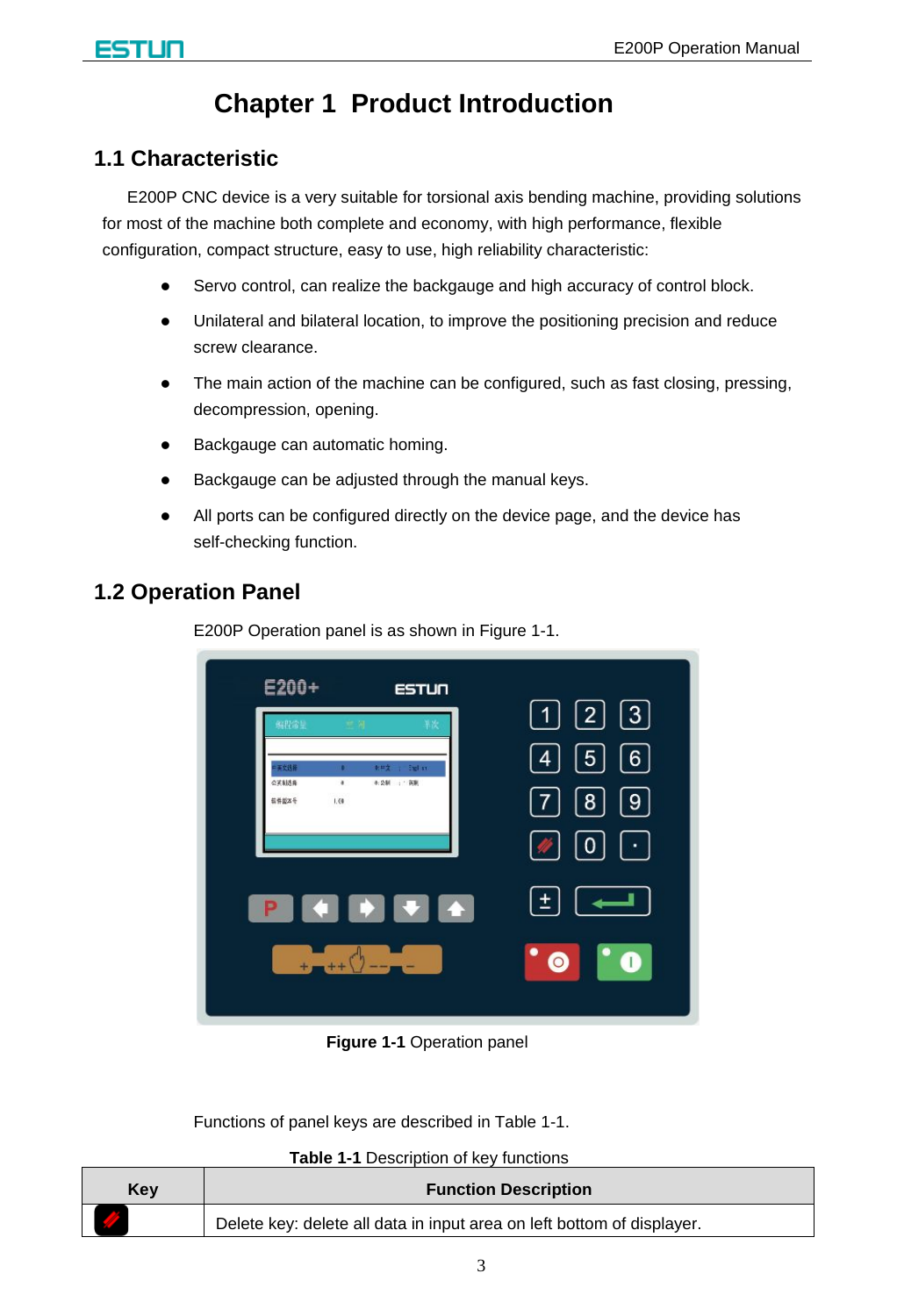| Key                      | <b>Function Description</b>                                                                                                                                                                                                                    |  |  |
|--------------------------|------------------------------------------------------------------------------------------------------------------------------------------------------------------------------------------------------------------------------------------------|--|--|
|                          | Enter key: confirm the input content. If no content is input, the key has the similar<br>function to direction key                                                                                                                             |  |  |
| $\overline{\phantom{a}}$ | Start key: automatic start-up, top left corner of the key is operation indicator<br>LED. When operation is started, this indicator LED is on.                                                                                                  |  |  |
| $\bullet$                | Stop key: stop operation, top left corner of the key is Stop indicator LED. When<br>initialize normal start-up and no operation, this indicator LED is on.                                                                                     |  |  |
|                          | Left direction key: page forward, cursor remove                                                                                                                                                                                                |  |  |
|                          | Right direction key: page backward, cursor remove                                                                                                                                                                                              |  |  |
|                          | Up direction key: select parameter upward                                                                                                                                                                                                      |  |  |
|                          | Down direction key: select parameter downward                                                                                                                                                                                                  |  |  |
| Р                        | Function switch: switch over different function pages                                                                                                                                                                                          |  |  |
| Ŧ                        | Symbolic key: user input symbol, or start diagnosis.                                                                                                                                                                                           |  |  |
| 9                        | Numeric key: when setting parameter, input value.                                                                                                                                                                                              |  |  |
|                          | Decimal point key: when set up parameter, input decimal point.                                                                                                                                                                                 |  |  |
|                          | Manual movement key: in case of manual adjustment, make adjustment object<br>move in forward direction at low speed.                                                                                                                           |  |  |
|                          | Manual movement key: in case of manual adjustment, make adjustment object<br>move in backward direction at low speed.                                                                                                                          |  |  |
|                          | High speed selection key: in case of manual adjustment, press this key and<br>press  <br><sup>+</sup> simultaneously, make adjustment object move in increasing<br>direction at high speed, then press $\Box$ , make adjustment object move in |  |  |
|                          | decreasing direction at high speed.                                                                                                                                                                                                            |  |  |

## <span id="page-5-0"></span>**1.3 Display**

|                            |                   | <b>SINGLE</b> |         |          | Page name                 |
|----------------------------|-------------------|---------------|---------|----------|---------------------------|
| <b>Current Position -</b>  | $\rightarrow X =$ | $100.50 Y =$  |         | 120.05   |                           |
|                            | $XP =$            | 120.00        | $YP =$  | 300.00   |                           |
|                            | $DX =$            | 20.00         | $HT =$  | 2.00     | Parameter<br>editing area |
|                            | $DLY=$            | 2.00          | $PP =$  | 150      |                           |
|                            | $CP =$            | 100           | $OPN =$ | 0.00     |                           |
| Interpretation<br>and Unit | DestPosX          |               |         | Unit: mm |                           |

**Figure 1-2** Display area

• Page name: here shows the name of the current page.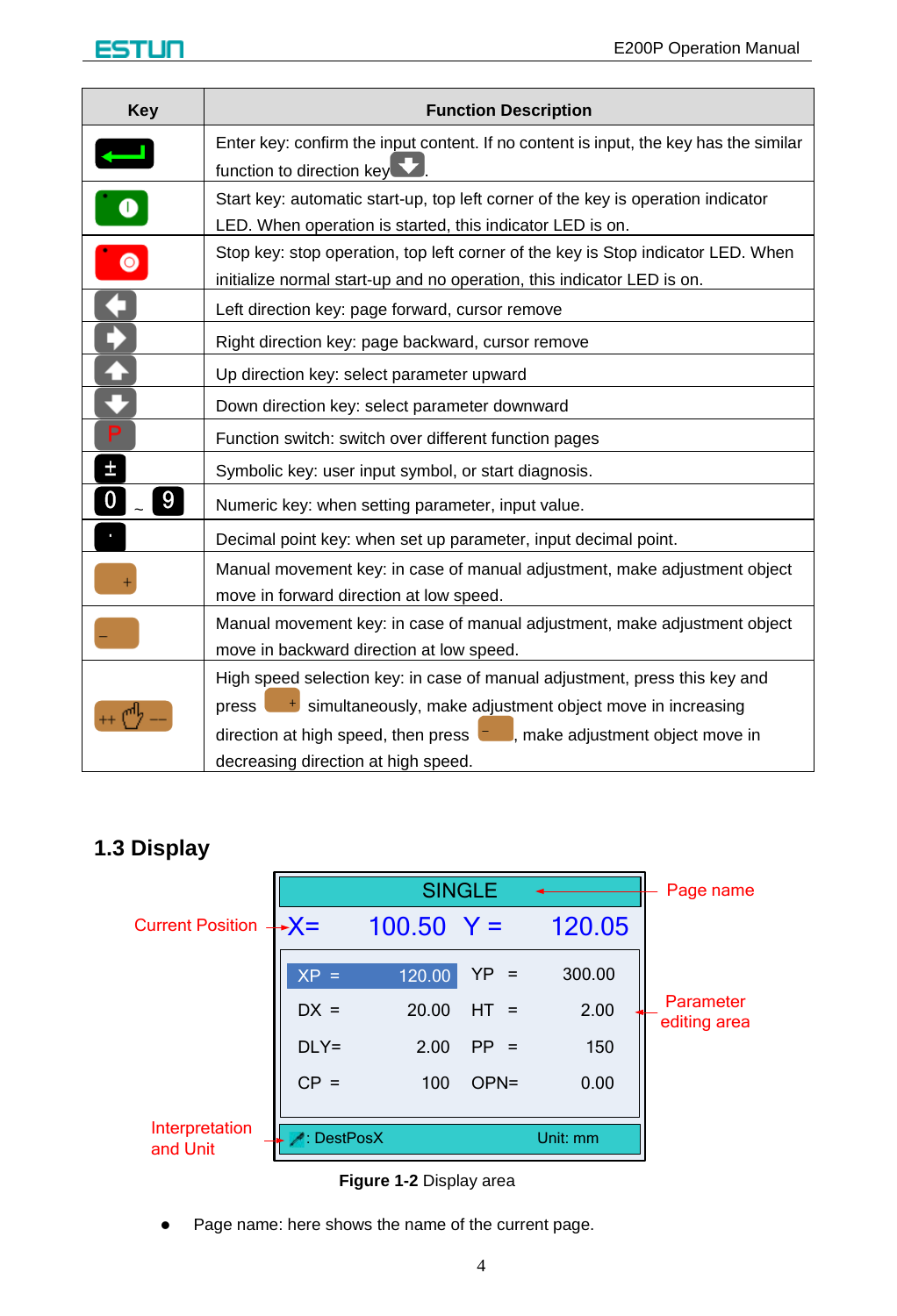- Current Position: here shows the relative position of the X-axis and Y-axis.
- Parameter editing area: here shows the editable parameters.
- Interpretation and Unit: here shows interpretation and unit of parameters the cursor on.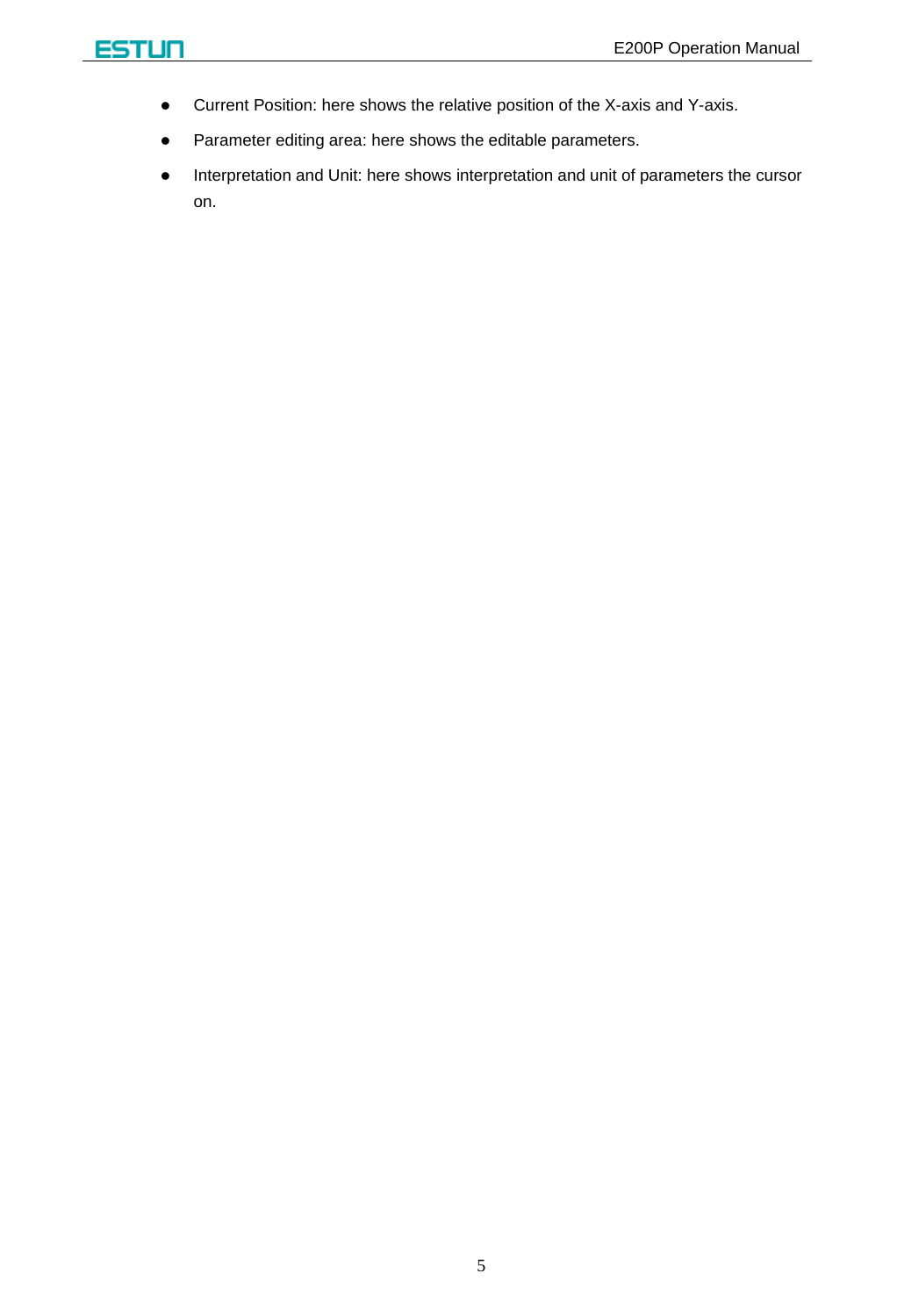## **Chapter 2 Operation Example**

## <span id="page-7-1"></span><span id="page-7-0"></span>**2.1 Single-Step**

### <span id="page-7-2"></span>**2.1.1 Background**

Now, There are a number of material, needs to be processed into workpiece, the require as following:

- Depth of bending is 100.00mm
- Position of the backgauge is 80.00mm
- Distance of retracting is 5.00mm
- Time for the backgauge retract waiting is 2.00s
- Time for the block holds the pressure is 3.00s
- Workpiece is 10.

### <span id="page-7-3"></span>**2.1.2 Analysis**

| <b>Parameter</b> | <b>Setting</b>                            |  |
|------------------|-------------------------------------------|--|
| XP               | 80.00mm                                   |  |
| YP               | 100.00mm                                  |  |
| DX.              | 5.00mm                                    |  |
| <b>HT</b>        | 3.00 <sub>s</sub>                         |  |
| <b>DLY</b>       | 2.00 <sub>s</sub>                         |  |
| <b>PP</b>        | 10                                        |  |
| Others           | According to the actual situation to set. |  |

#### <span id="page-7-4"></span>**2.1.3 Procedure**

- **Step 1** When the E200P device is electrified, wait a few seconds into the **SINGLE** page (Default page).
- **Step 2** According to the analysis, press the arrow keys and number keys to modify the corresponding parameters, as shown in [Figure 2-1.](#page-8-3)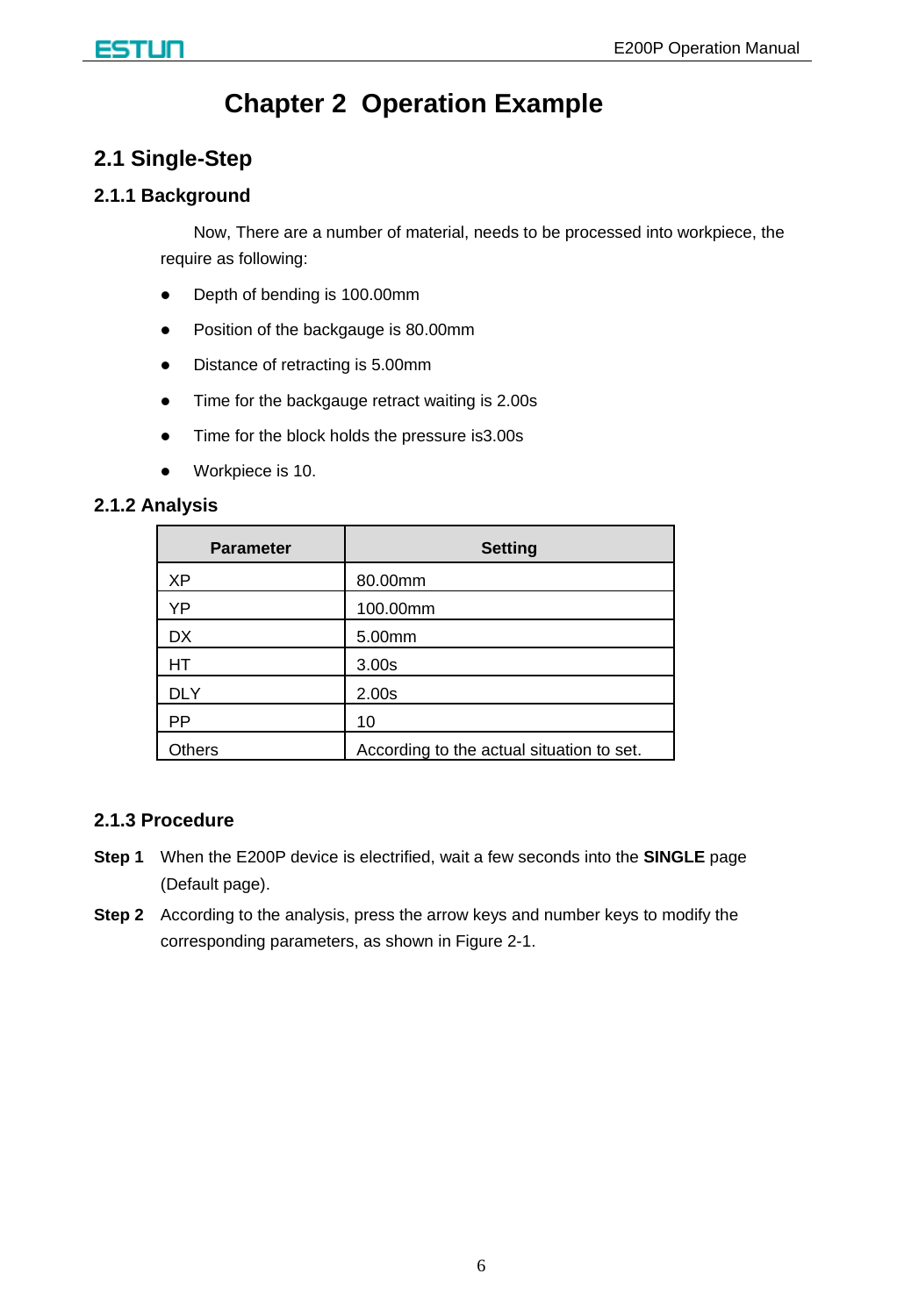|                 | Single      |         |          |  |
|-----------------|-------------|---------|----------|--|
| $X =$           | $10.00 Y =$ |         | 10.00    |  |
| $XP =$          | 80.00       | $YP =$  | 100.00   |  |
| $DX =$          | 5.00        | $HT =$  | 3.00     |  |
| $DLY=$          | 2.00        | $PP =$  | 10       |  |
| $CP =$          | 10          | $OPN =$ | 0.00     |  |
| <b>DestPosX</b> |             |         | Unit: mm |  |

**Figure 2-1** Single-Step example configuration

<span id="page-8-3"></span>**Step 3** Press **to** to run the machine, the device will enter the running page. **----End**

## <span id="page-8-0"></span>**2.2 Mutil-Step**

#### <span id="page-8-1"></span>**2.2.1 Background**

There is a number of sheet metal need for three bends, processing 50. Requirements are follows:

- The first bending: 50mm
- The second bending: 100mm
- The third bending: 300mm

#### <span id="page-8-2"></span>**2.2.2 Analysis**

According to the process condition of workpiece and tool, analysis data are as follows:

- The first bending: Position of the backgauge is 50.00mm, Depth of bending is 85.00mm, Distance of retracting 5.00mm;
- The second bending: Position of the backgauge is 100.00mm, Depth of bending is 85.00mm, Distance of retracting 5.00mm;
- The third bending: Position of the backgauge is 300.00mm, Depth of bending is 85.00mm, Distance of retracting 5.00mm.

This operation will edit and save in the **2Program**, when the device is power on, set the following parameters in **PROGRAM** page.

| Page           | <b>Parameter</b> | <b>Setting</b> |
|----------------|------------------|----------------|
|                | S"               | ີ              |
| <b>PROGRAM</b> | РP               | 50             |
|                | ∨ ור             | 4.00s          |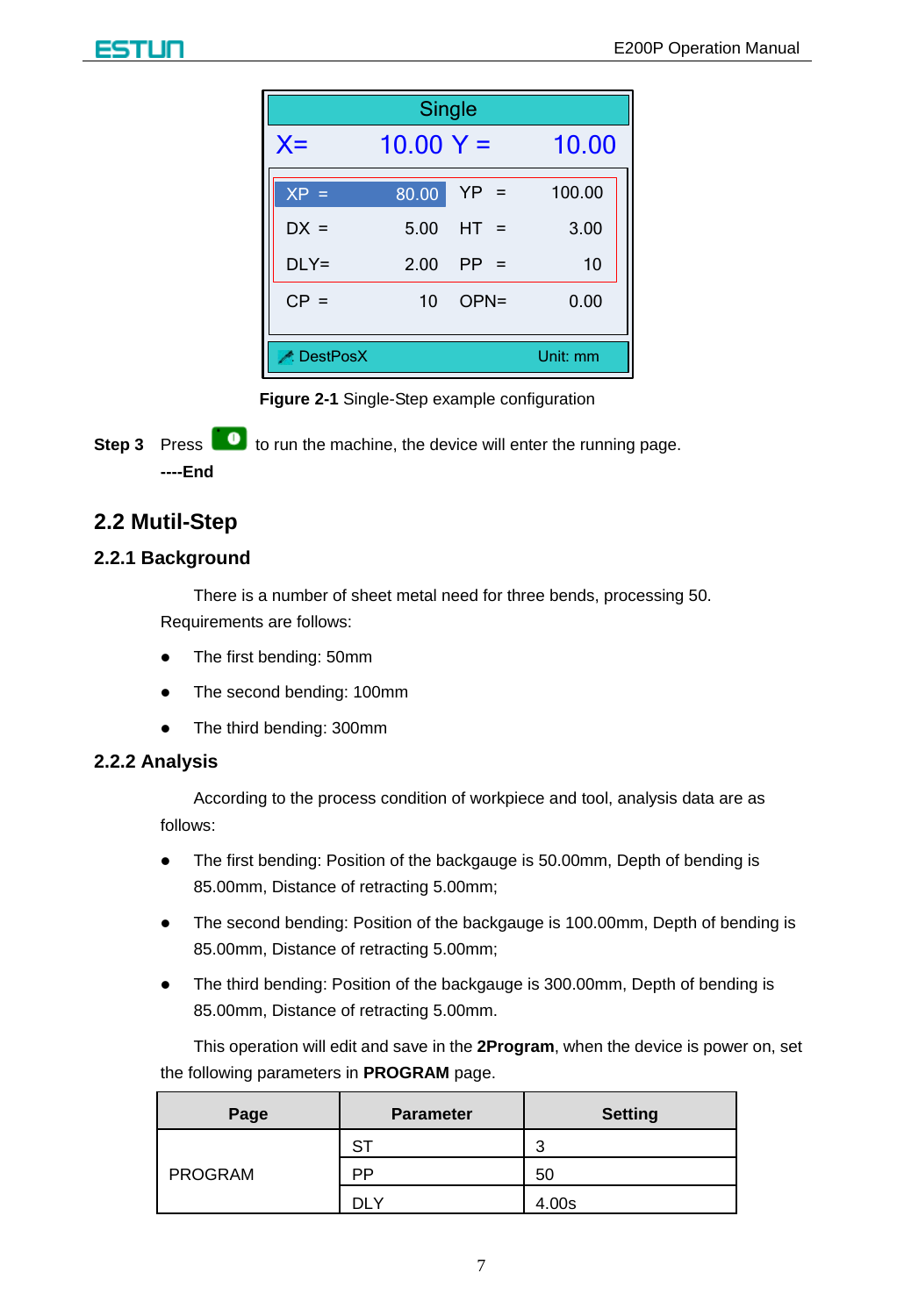

| Page   | <b>Parameter</b>    | <b>Setting</b>    |
|--------|---------------------|-------------------|
|        | HT                  | 2.00 <sub>s</sub> |
|        | ХP                  | 50.00mm           |
|        | YP                  | 85.00mm           |
| ST 1/3 | <b>DX</b>           | 5.00mm            |
|        | <b>Repeat Times</b> | 1                 |
|        | XP                  | 100.00mm          |
|        | YP                  | 85.00mm           |
| ST 2/3 | <b>DX</b>           | 5.00mm            |
|        | <b>Repeat Times</b> | 1                 |
|        | XP                  | 300.00mm          |
|        | YP                  | 85.00mm           |
| ST 3/3 | <b>DX</b>           | 5.00mm            |
|        | <b>Repeat Times</b> |                   |

### <span id="page-9-0"></span>**2.2.3 Procedure**

- **Step 1** When the E200P device is electrified, wait a few seconds into the **SINGLE** page (Default page).
- **Step 2** Press **P** to enter **PROGRAMS** page.
- Step 3 Press 2 or arrow key to select 2program, and then press to enter the NO.2 **PROGRAM** page.
- **Step 4** According to the analysis, press the arrow keys and number keys to modify the corresponding parameters, as shown in [Figure 2-2.](#page-9-1)

| <b>NO.2</b>       | <b>PROGRAM</b>            |             |
|-------------------|---------------------------|-------------|
| $X =$             | $10.00 \text{ Y} = 10.00$ |             |
| ST:               | 3                         | <b>STEP</b> |
| PP:               | 50                        | PIECE       |
| CP:               | 50                        | <b>PECE</b> |
| DI Y <sup>.</sup> | 4.00                      | S           |
| HT:               | 2.00                      | S           |
|                   |                           |             |
|                   |                           |             |

**Figure 2-2** Mutil-Step example configuration

<span id="page-9-2"></span><span id="page-9-1"></span>**Step 5** Press to enter 1/3ST page, and modify the parameters according to Step4, the result of modifying is as shown i[n Figure 2-3.](#page-10-0)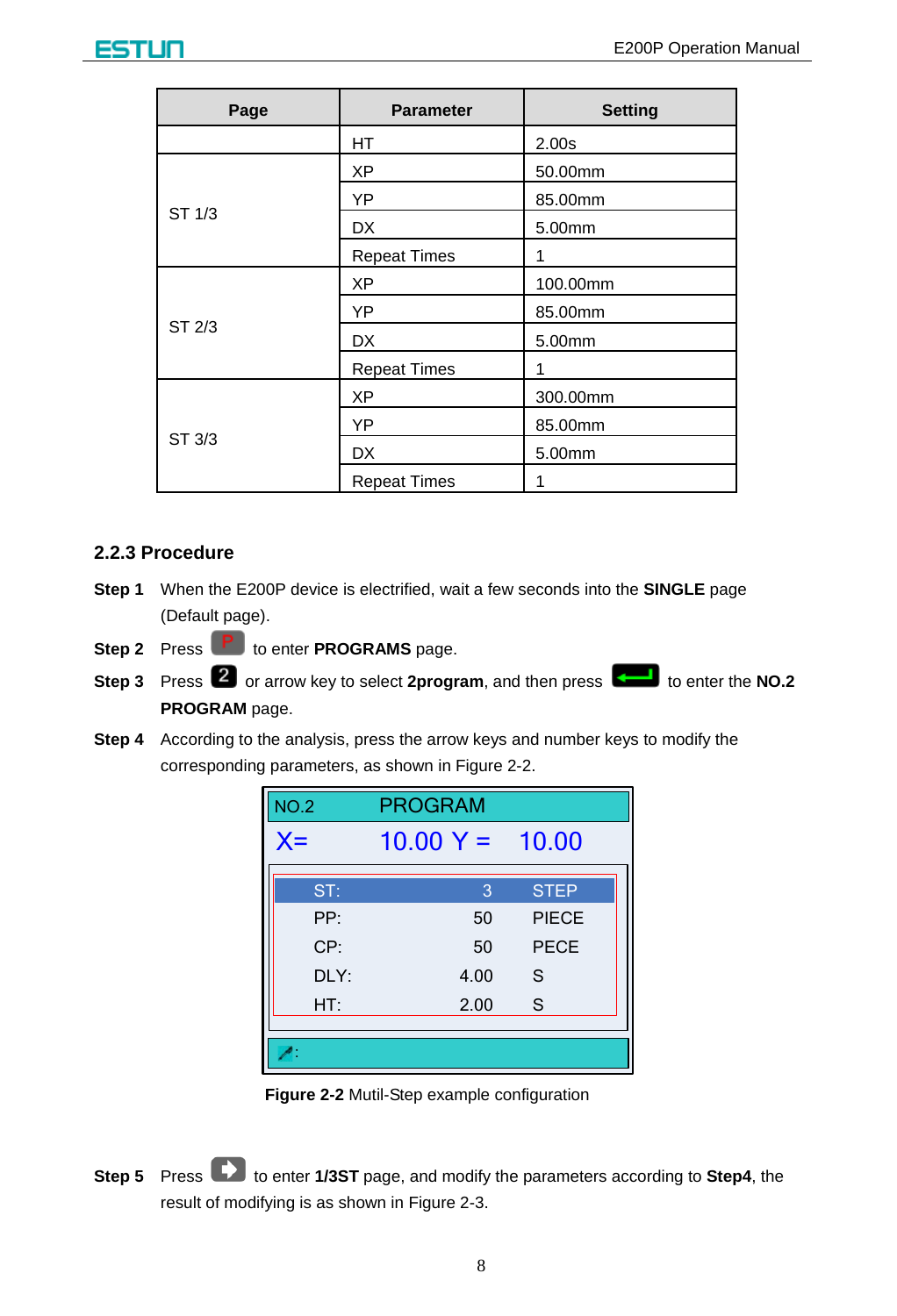| PROGRAM2             |  |                           | 1/3ST        |
|----------------------|--|---------------------------|--------------|
| $X =$                |  | $10.00 \text{ Y} = 10.00$ |              |
| XP:                  |  | 50.00                     | mm           |
| YP:                  |  | 85.00                     | mm           |
| DX:                  |  | 5.00                      | mm           |
| <b>OPEN DIST:</b>    |  | 0.00                      | mm           |
| <b>Repeat Times:</b> |  |                           | <b>TIMES</b> |
|                      |  |                           |              |
|                      |  |                           |              |

**Figure 2-3** Step configuration

- <span id="page-10-0"></span>**Step 6** According to **[Step 5](#page-9-2)**, modify the parameters on the **2/3ST** and **3/3ST** pages.
- **Step 7** Press **P** back to **PROGRAM** page.
- **Step 8** Press **the leadst term** to run the machine, the device will enter the running page. **----End**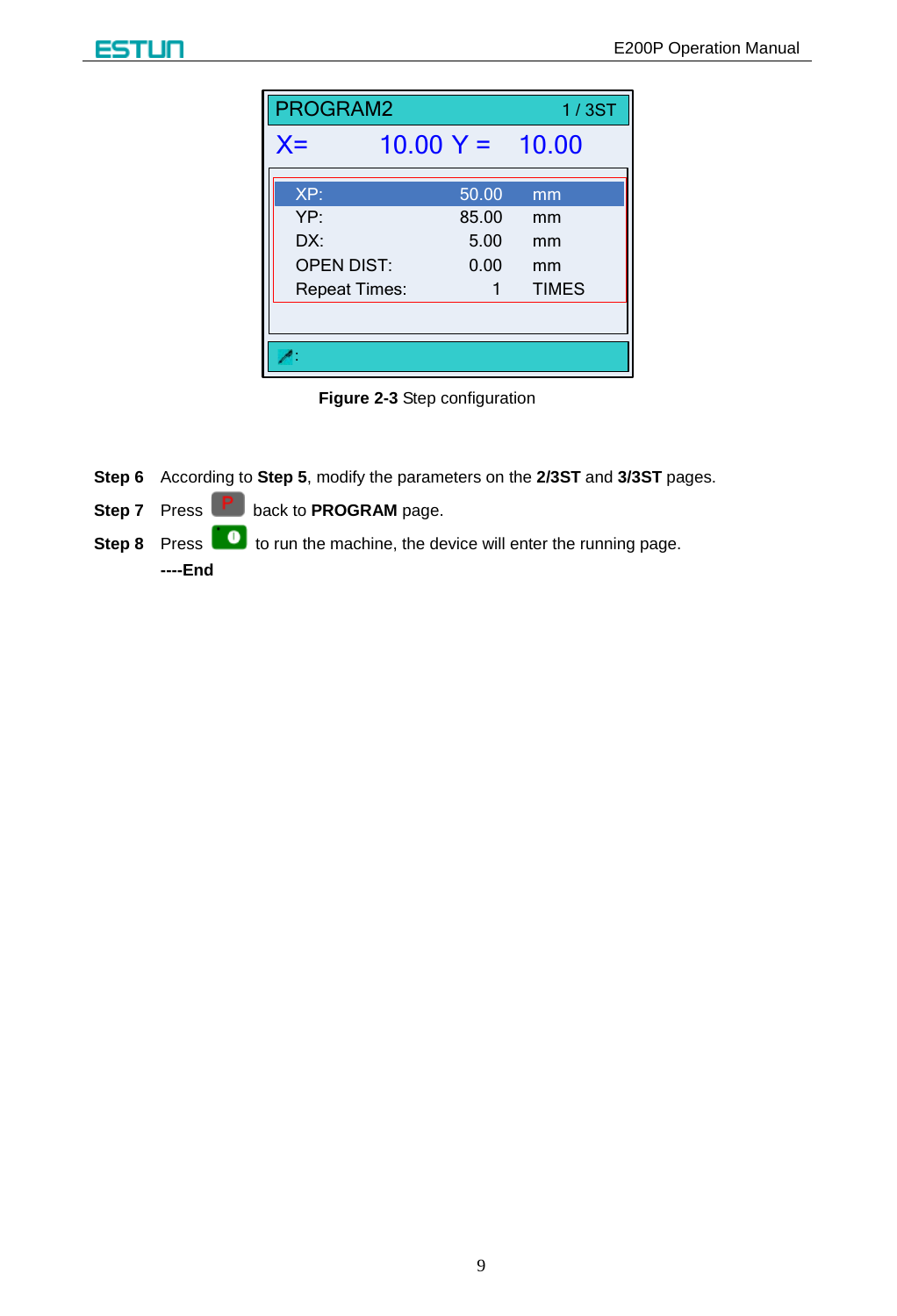## **Chapter 3 Operation Description**

### <span id="page-11-1"></span><span id="page-11-0"></span>**3.1 Basic Operation**

### <span id="page-11-2"></span>**3.1.1 Start and Stop**

- After finishing the programming, press  $\Box$  to run the machine.
- The device starts, the green indicator light.
- Only on the **SINGLE** page, **PROAGRAM** page or **STEP** page, the machine can run after pressing  $\Box$  In other pages, press  $\Box$  to run is invalid.
- When there is any alarm, the machine cannot start until the alarm is clear, the machine can start again.
- Press to stop the machine immediately, at the same time, the page on the device backs to the previous programming page.
- The device does not start, the red indicator light.

### <span id="page-11-3"></span>**3.1.2 Parameter Setting**

- $\bullet$  When editing the parameter, press  $\bigodot$   $\bigodot$   $\bigodot$  to select the parameter you want to modify, input the value and press  $\sim$  to finish.
- When editing the parameter, please accord to the tip on the page to edit. If the value out of range, the page will display **Out of range**, please input a correct value again.

### <span id="page-11-4"></span>**3.1.3 Alarm Reset**

- When there is any alarm, the machine stops immediately. If you want to recover the machine's operation, you need to clear the alarm.
- **•** On the **CONST** page, press **the set of the ALARM RECORD** page, the most of top is the recent alarm information. Please according to the information on the page to processing the problem, and then press  $\Box$  and  $\Box$  to clear the alarm, finally you can run the machine.

### <span id="page-11-5"></span>**3.1.4 Monitor**

- On the **CONST** page, press **that is enter <b>IO MONITOR** page.
- ON the **IO MONITOR** page, press **1** to enter **YV MONITOR** page.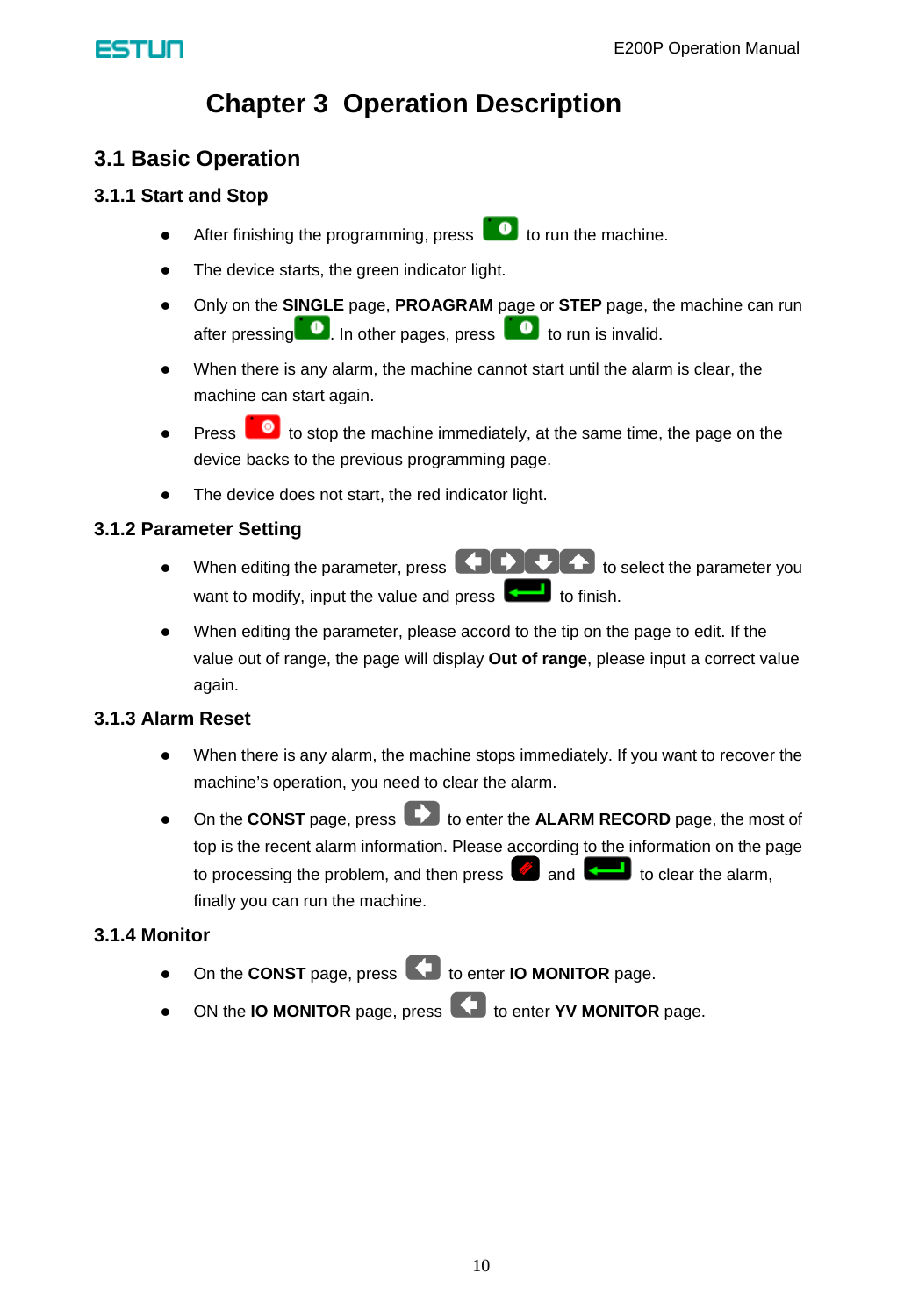## <span id="page-12-0"></span>**3.2 Operation Flow**



**Figure 3-1** Operation Flow

## <span id="page-12-1"></span>**3.3 Single-Step**



When the E200P device is electrified, wait a few seconds into the **SINGLE** page (Default page), as shown in [Figure 3-2.](#page-13-0)

### **[Operation guide]**:

- **Press to select the parameter you want to modify, input the** value and press  $\left[\begin{matrix} 1 \\ 1 \end{matrix}\right]$  to finish the operation.
- After finishing the editing, press  $\Box$  to run the machine, the page on the device enters to **RUN** page.
- Press **the stop the machine.** The page on the device enters to **SINGLE** page.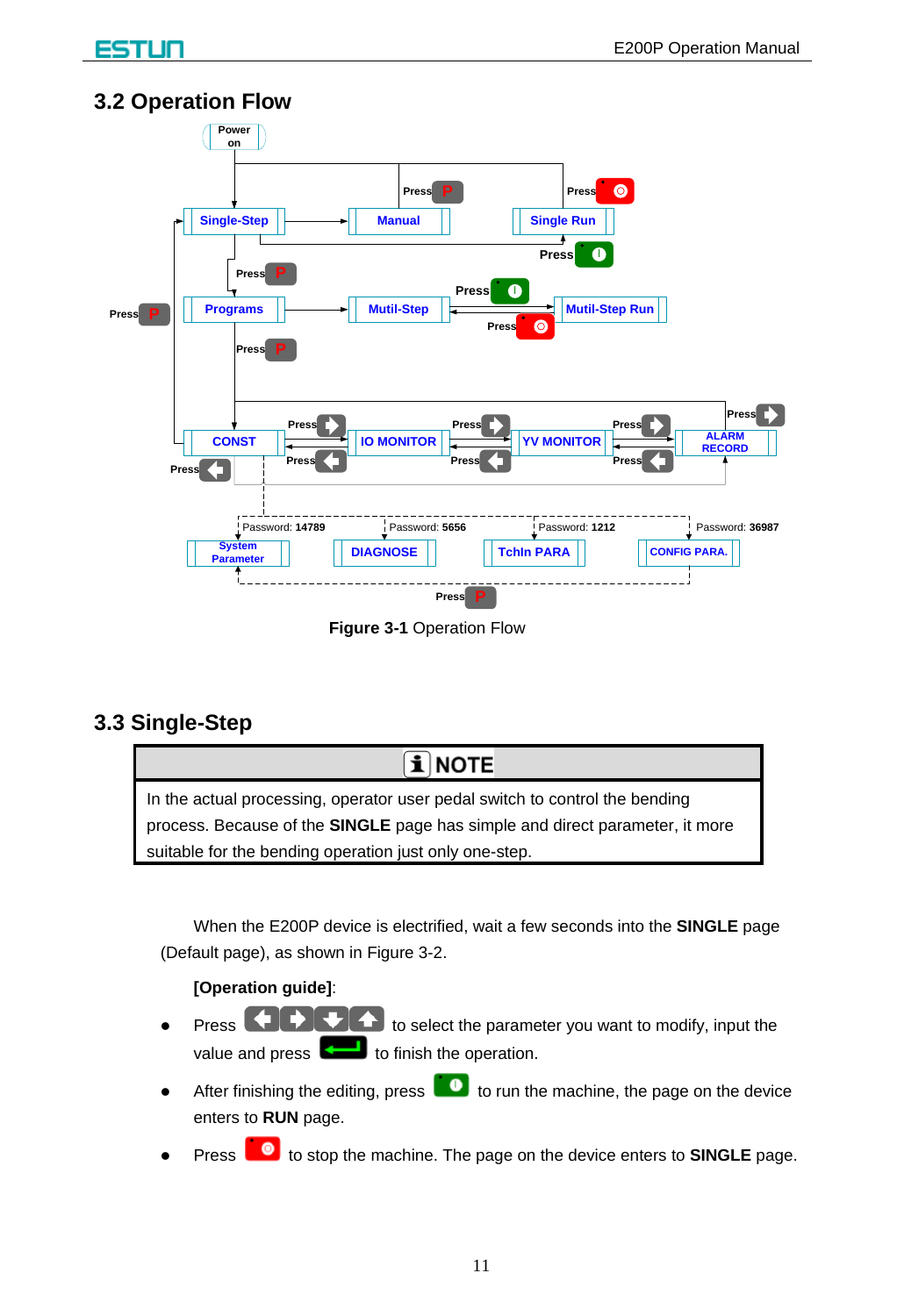| <b>SINGLE</b>               |       |                 |  |
|-----------------------------|-------|-----------------|--|
| $X = 100.50$                |       | $Y = 120.05$    |  |
| $XP =$                      | 55.00 | $YP =$<br>0.00  |  |
| $DX =$                      | 20.00 | $HT =$<br>2.00  |  |
| $DIY=$                      | 2.00  | $PP =$<br>150   |  |
| $CP =$                      | 100   | $OPN =$<br>0.00 |  |
|                             |       |                 |  |
| $\blacktriangle$ : DestPosX |       | Unit: mm        |  |

**Figure 3-2** The **SINGLE** page

<span id="page-13-0"></span>The description of the **SINGLE** parameters is as shown in [Table 3-1.](#page-13-1)

<span id="page-13-1"></span>

| Parameter  | <b>Default</b> | Range       | Unit    | <b>Description</b>                                                                              |
|------------|----------------|-------------|---------|-------------------------------------------------------------------------------------------------|
| XP         | 0.00           | 0~9999.999  | mm/inch | Program position of X axle.                                                                     |
| YP         | 0.00           | 0~9999.999  | mm/inch | Program position of Y axle.                                                                     |
| DX         | 0.00           | 0~9999.999  | mm/inch | Retract distance of X axle.                                                                     |
| НT         | 0.00           | $0 - 99.99$ | S       | The interval time from LDP signal to<br>decompression process.                                  |
| <b>DLY</b> | 0.00           | $0 - 99.99$ | s       | In case of single step, delay time for<br>X-axle retracting.                                    |
| PP         | 0              | $0 - 9999$  |         | The number of processing workpiece<br>in this program.                                          |
| СP         | 0              | $0 - 9999$  |         | PP=0: this value is the current<br>work piece.<br>PP>0: this value is the remain<br>work piece. |
| OPN        | 0.00           | 0~999.999   | mm/inch | After bending, the distance of the<br>Y-axis opening.                                           |

**Table 3-1** The description of the **SINGLE** parameters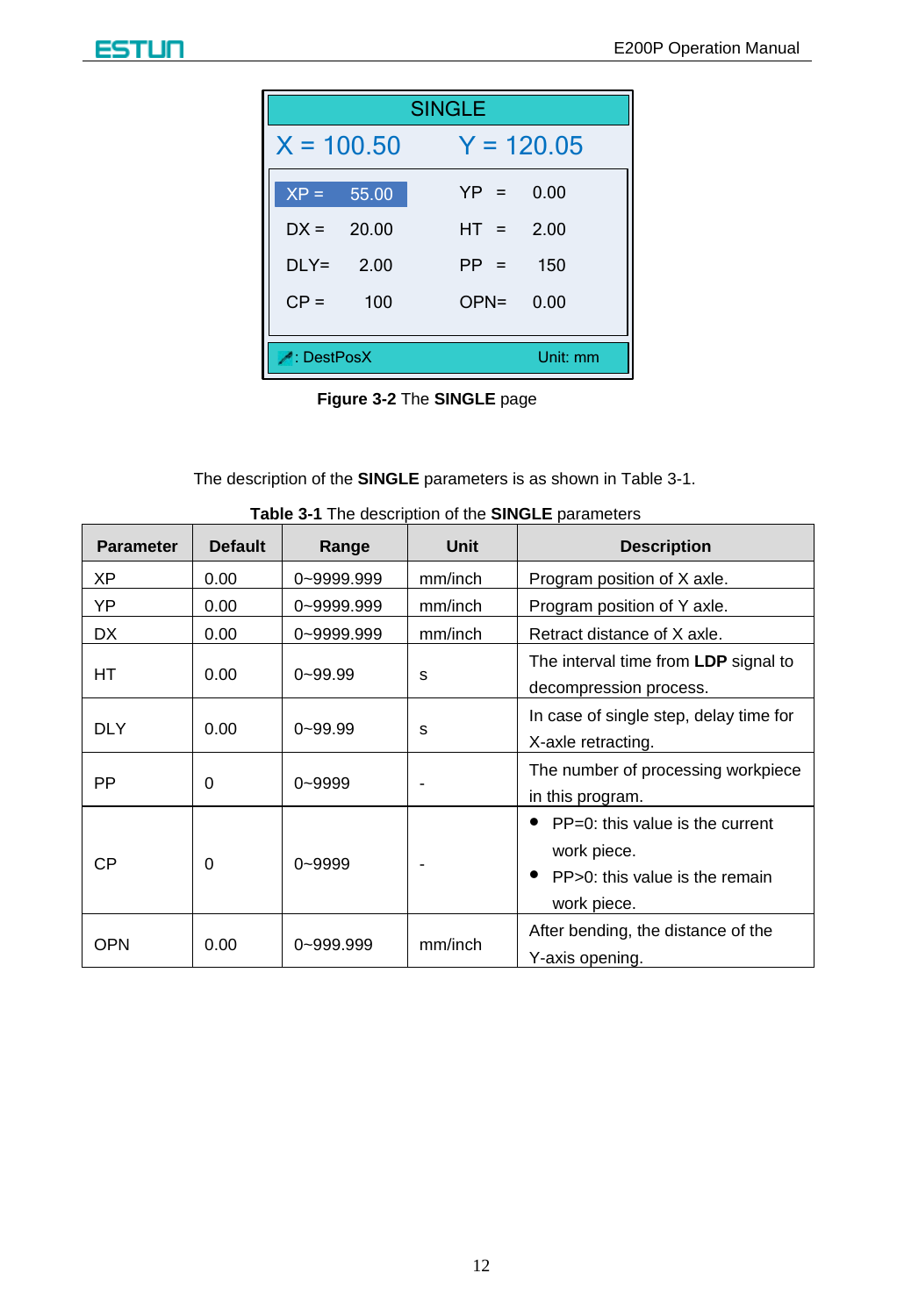### <span id="page-14-0"></span>**3.4 Multi-Step**

**i** NOTE

In the actual processing, operator user pedal switch to control the bending process. In **PROGRAM** page, you can finish the complex operation with carefully programmed.

- **Step 1** When the E200P device is electrified, wait a few seconds into the **SINGLE** page (Default page).
- **Step 2** Press **P** to enter the **PROGRAMS** page, as shown i[n Figure 3-3.](#page-14-1)

#### **[Operation Guide]**

- Program-Number is used for storing Mutil-Step programming, in order to work again. E200P CNC device provide 40 Program-Number to user.
- Press **that is select the target Program-Number and press** to enter, and then the editorial content is automatically saved in this program.



**Figure 3-3** The **PROGRAMS** page

<span id="page-14-1"></span>**Step 3** Select the target Program-Number, such as 2program and press **the study** to enter **PROGRAM** page, as shown i[n Figure 3-4.](#page-15-0) **[Operation Guide]:** Press **that is select the parameter you want to modify, input** the value and press  $\left\lfloor \frac{1}{\sqrt{1-\epsilon}} \right\rfloor$  to finish the operation.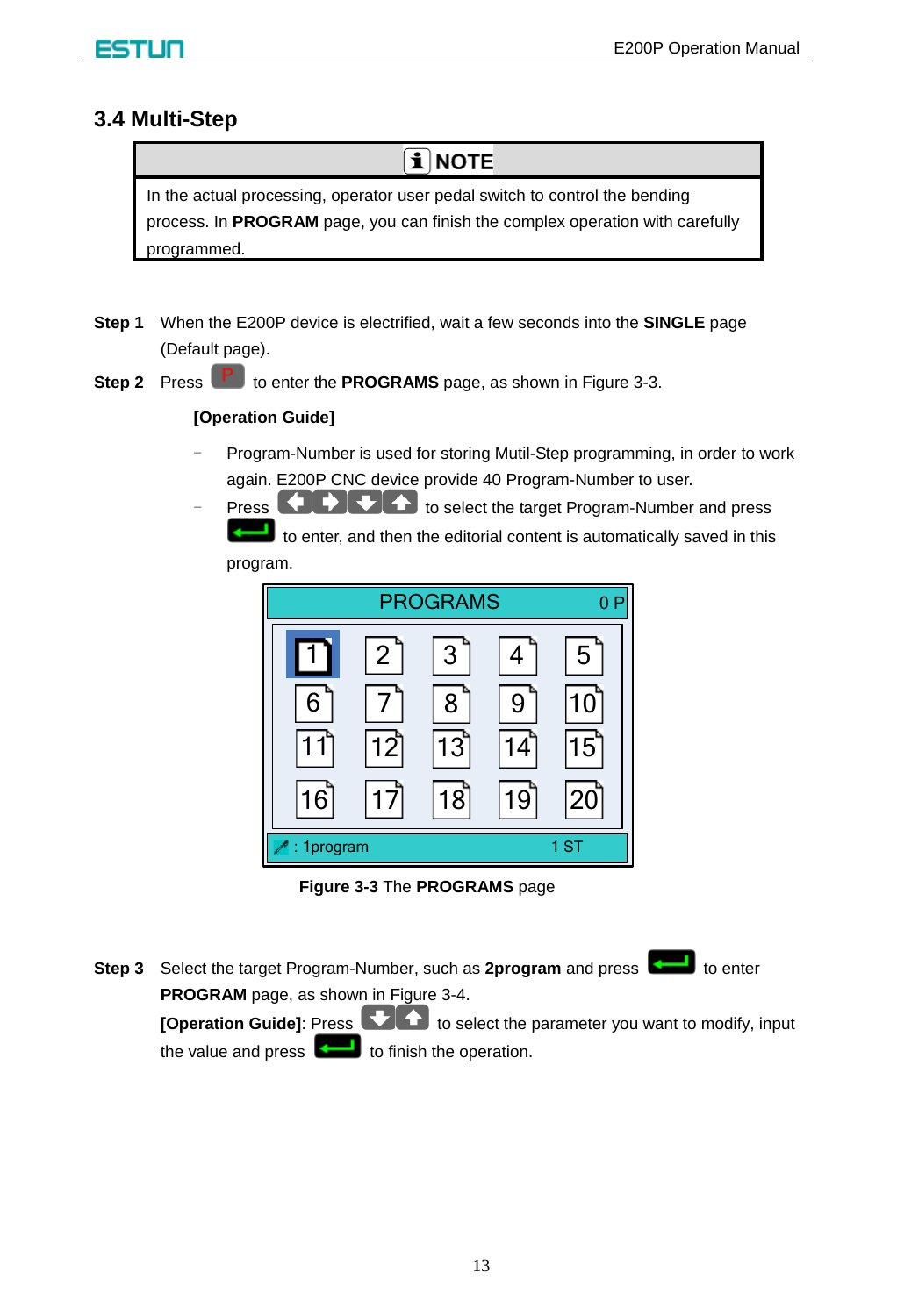| <b>NO.2</b> | <b>PROGRAM</b>          |  |          |             |  |
|-------------|-------------------------|--|----------|-------------|--|
|             | $X = 10.00$ $Y = 10.00$ |  |          |             |  |
| ST:         |                         |  | 3        | <b>STEP</b> |  |
| PP·         |                         |  | $\Omega$ | PIECE       |  |
| CP:         |                         |  | 50       | PIECE       |  |
| DLY:        |                         |  | 4.00     | -S          |  |
| HT:         |                         |  | 2.00     | S           |  |
|             |                         |  |          |             |  |
|             |                         |  |          |             |  |

**Figure 3-4** The **PROGRAM** page

The description of the **PROGRAM** parameters is as shown in [Figure 3-2.](#page-13-0)

<span id="page-15-0"></span>

| <b>Parameter</b> | <b>Default</b> | Range        | Unit                                                              | <b>Description</b>                                                                            |  |
|------------------|----------------|--------------|-------------------------------------------------------------------|-----------------------------------------------------------------------------------------------|--|
| ST               |                | $0 - 25$     |                                                                   | The total number of steps in this program.                                                    |  |
| PP               | 0              | 0~99999      | The number of processing workpiece in this<br>program.            |                                                                                               |  |
| СP               | $\Omega$       | $0 - 999999$ |                                                                   | • PP=0: this value is the current work piece.<br>• PP>0: this value is the remain work piece. |  |
| <b>DLY</b>       | 0.00           | $0 - 99.99$  | In case of single step, delay time for X-axle<br>S<br>retracting. |                                                                                               |  |
| НT               | 0.0            | $0 - 99.99$  | s                                                                 | The interval time from LDP signal to<br>decompression process.                                |  |

**Table 3-2** The description of the **PROGRAM** parameters

**Step 4** After finishing the setting of the **PROGRAM** page, press **than** to enter **STEP** page, as shown in [Figure 3-5.](#page-16-0)

#### **[Operation Guide]:**

- It automatically makes the step number, according to the value of parameter **ST** on the **PROGRAM** page.
- Please pay attention the sequence of the step, e.g. **1 / 3ST**: **1** indicates the current step, **3** indicates the total step. The machine will run in sequence.
- Press **the burnt of the enter each step page for editing.**
- Press **the State of the parameter you want to modify, input the value and**  $\begin{bmatrix} 1 & 1 \\ 1 & 1 \end{bmatrix}$  to finish the operation.
- Press **P** back to **PROGRAM** page.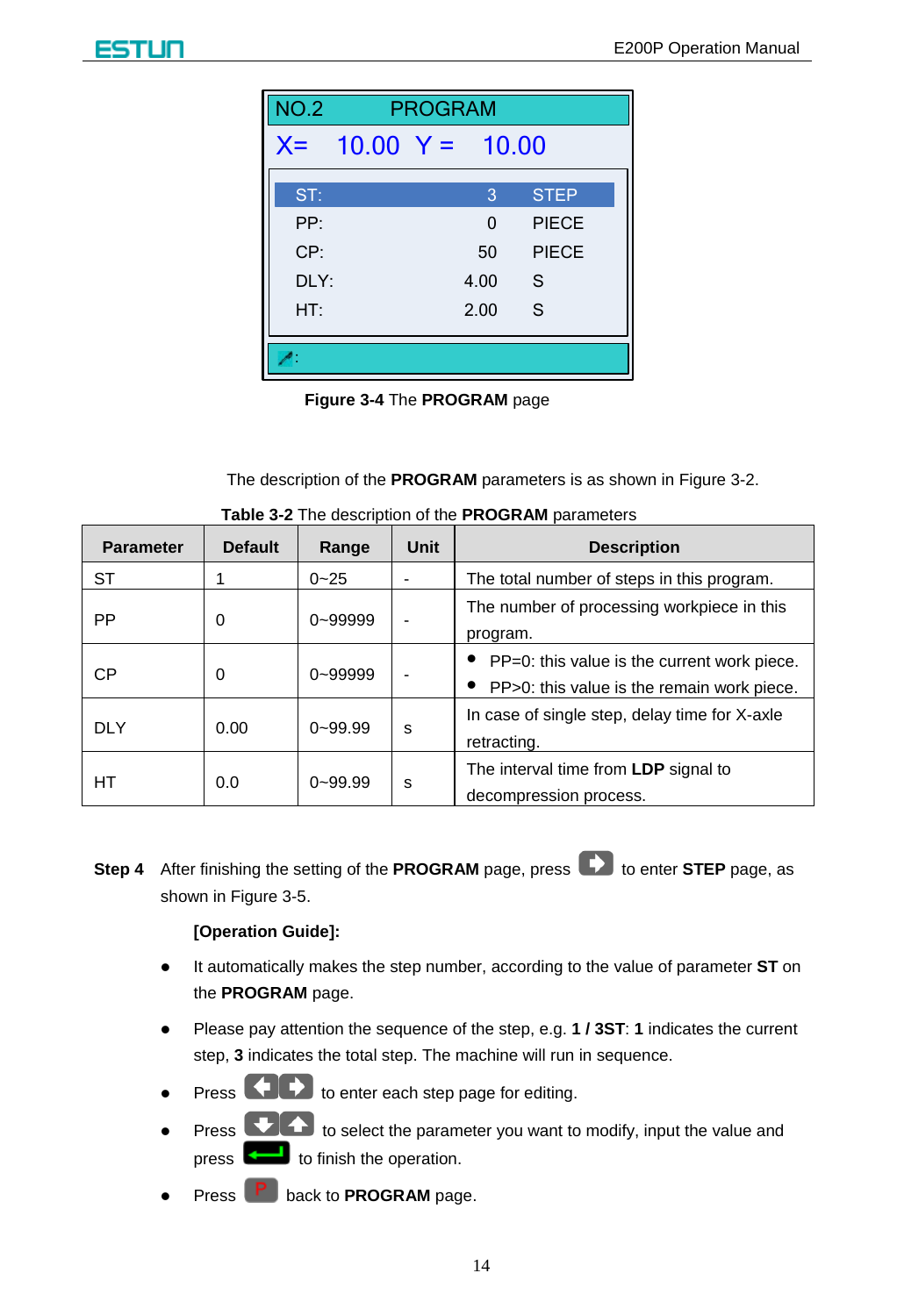| PROGRAM2<br>1/3ST                                              |                                 |                                      |  |  |  |  |
|----------------------------------------------------------------|---------------------------------|--------------------------------------|--|--|--|--|
| $X = 10.00$ $Y = 10.00$                                        |                                 |                                      |  |  |  |  |
| XP:<br>YP:<br>DX:<br><b>OPEN DIST:</b><br><b>Repeat Times:</b> | 50.00<br>85.00<br>50.00<br>0.00 | mm<br>mm<br>mm<br>mm<br><b>TIMES</b> |  |  |  |  |
|                                                                |                                 |                                      |  |  |  |  |



<span id="page-16-0"></span>The description of **STEP** parameters is as shown in [Table 3-3.](#page-16-1)

<span id="page-16-1"></span>

| <b>Parameter</b>    | <b>Default</b> | Range         | Unit                                   | <b>Description</b>                                    |
|---------------------|----------------|---------------|----------------------------------------|-------------------------------------------------------|
| XP                  | 0.00           | 0~9999.999    | mm/inch<br>Program position of X-axis. |                                                       |
| YΡ                  | 0.00           | 0~9999.999    | mm/inch                                | Program position of Y-axis.                           |
| <b>DX</b>           | 0.00           | 0~9999.999    | mm/inch                                | Retract distance of X axle.                           |
| <b>OPEN DIST</b>    | 0.00           | $0 - 999.999$ | mm/inch                                | After bending, the distance of the<br>Y-axis opening. |
| <b>Repeat Times</b> |                | $1 - 99$      |                                        | The repeat times in this step.                        |

**Table 3-3** The description of Step parameters

**Step 5** After finishing operation, you can accord the actual situation to run the machine.

- If you want to run the machine from a certain step, press arrow key to switch

that step page, Press **the run** the device enters **RUN** page.

If you want to run the machine in in sequence, press **P** back to **PROGRAM** page, and then Press **to P** to run, the device enters **RUN** page.

**----End**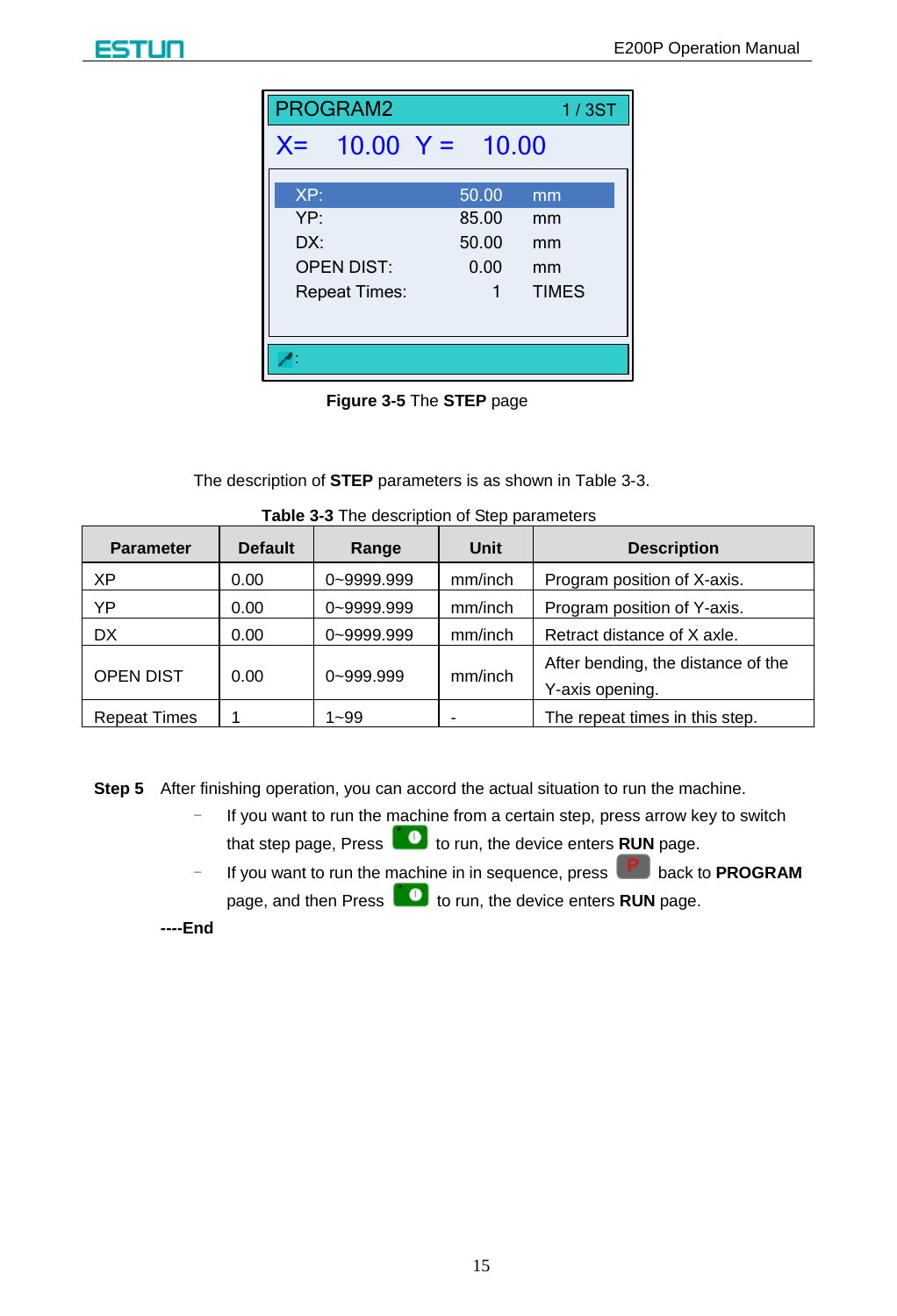### <span id="page-17-0"></span>**3.5 Manual**

## iNOTE

In general, operator wants to adjust the backgauge or the block, need to enter **MANUAL** page to do relevant operation.

When the E200P device is electrified, wait a few seconds into the **SINGLE** page (Default page), press  $\overline{a}$  or  $\overline{b}$  enter **MANUAL** page, as shown in [Figure 3-6.](#page-17-1)

#### **[Operation Guide]:**

- Move the cursor and stay on the axis you want to adjust, press and hold  $\begin{array}{c} \bullet \\ \bullet \end{array}$  the motor control this axis runs to the increment count direction slowly.
- Move the cursor and stay on the axis you want to adjust, press and hold  $\left| \cdot \right|$ , the motor control this axis runs to the decrement count direction slowly.
- Move the cursor and stay on the axis you want to adjust, press and hold  $\mathfrak{t}^+$ and  $\begin{bmatrix} 1 & 1 \\ 1 & 1 \end{bmatrix}$ , the motor control this axis runs to the increment count direction quickly.
- Move the cursor and stay on the axis you want to adjust, press and hold  $+$   $+$ and  $\Box$ , the motor control this axis runs to the decrement count direction quickly.

<span id="page-17-1"></span>

**Figure 3-6** The **MANUAL** page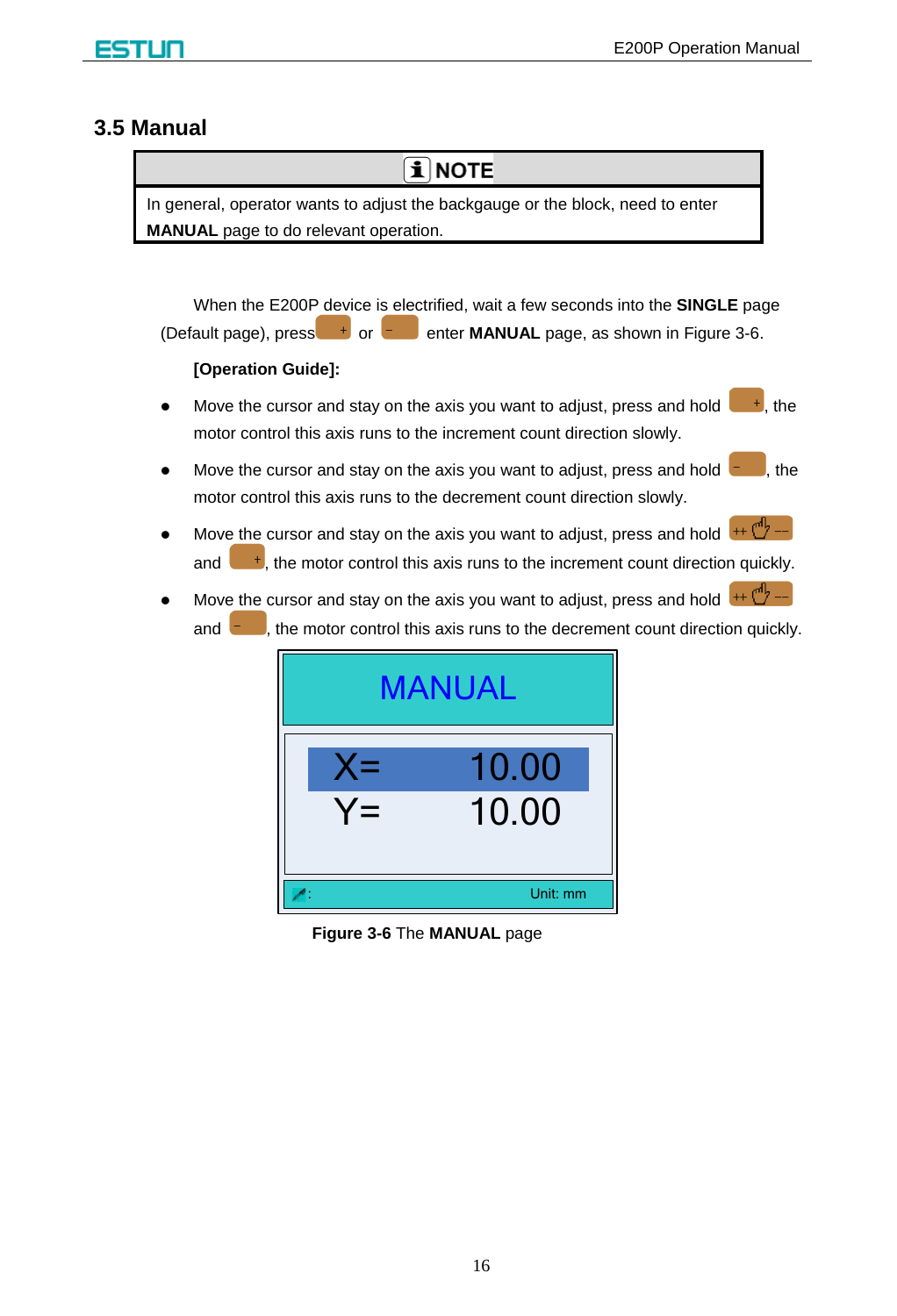## <span id="page-18-0"></span>3.6 Alarm and Monitor

• On the CONST page, press **CD** to enter IO MONITOR page, as shown in Figure  $3-7.$ 

|                           | <b>IO MONITOR</b>                                                                                 |  |  |  |  |  |  |
|---------------------------|---------------------------------------------------------------------------------------------------|--|--|--|--|--|--|
| <b>INPUTS</b><br>INPUT:   | <b>ST</b><br>PS<br>SI MR<br><b>PD</b><br>PU<br><b>MD</b><br><b>NC</b><br>8 8 8 8 8<br>Л<br>П<br>п |  |  |  |  |  |  |
| <b>OUTPUTS</b><br>OUTPUT: | <b>Y1</b><br>Y2 Y3 Y4 Y5<br>EH<br>ER<br>Л<br>o<br>0 O O<br>П<br>п                                 |  |  |  |  |  |  |
|                           |                                                                                                   |  |  |  |  |  |  |

Figure 3-7 The IO MONITOR page

<span id="page-18-1"></span>• On the CONST page, press **CO** to enter **ALARM RECORD** page, as shown in Figure 3-8.

| <b>ALARM RECORD</b> |                 |  |  |  |
|---------------------|-----------------|--|--|--|
| NO.                 | <b>REASON</b>   |  |  |  |
| A.22                | Mach. Not ready |  |  |  |
|                     |                 |  |  |  |
|                     |                 |  |  |  |
|                     |                 |  |  |  |
|                     |                 |  |  |  |
|                     |                 |  |  |  |
|                     |                 |  |  |  |
|                     |                 |  |  |  |

Figure 3-8 The ALARM RECORD page

<span id="page-18-2"></span>• On the CONST page, press **D** two times to enter YV MONITOR page, as shown in Figure 3-9.

| <b>YV MONITOR</b> |     |                 |     |     |                 |  |
|-------------------|-----|-----------------|-----|-----|-----------------|--|
|                   |     |                 |     |     |                 |  |
| <b>NAME</b>       | YV1 | YV <sub>2</sub> | YV3 | YV4 | YV <sub>5</sub> |  |
| <b>NOW</b>        |     |                 |     |     |                 |  |
| <b>CLSD</b>       |     |                 |     |     |                 |  |
| <b>PRESS</b>      |     |                 |     |     |                 |  |
| <b>DECMP</b>      |     |                 |     |     |                 |  |
| <b>OPEN</b>       |     |                 |     |     |                 |  |
|                   |     |                 |     |     |                 |  |
|                   |     |                 |     |     |                 |  |

<span id="page-18-3"></span>Figure 3-9 The YV MONITOR page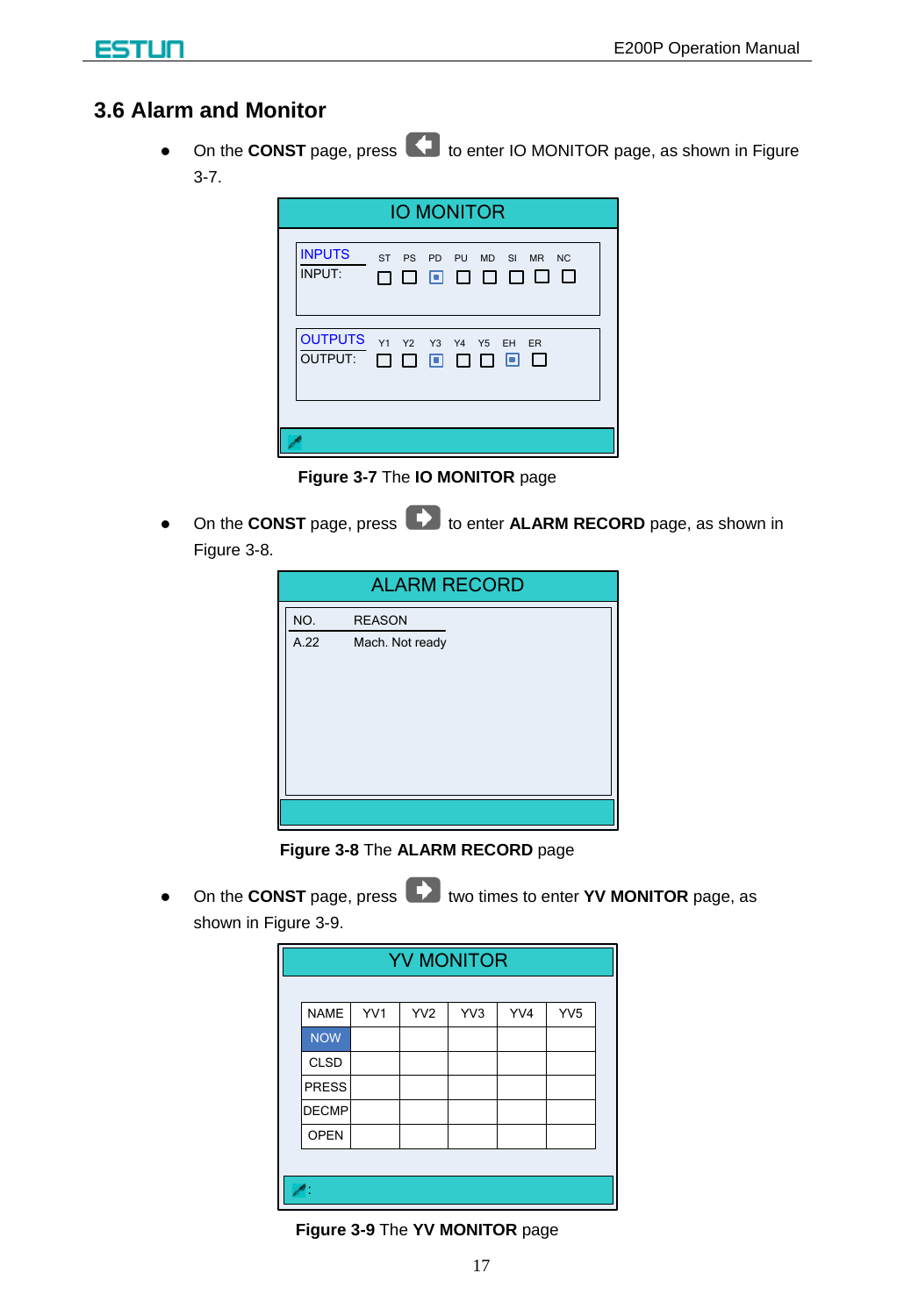

## <span id="page-19-0"></span>**Appendix A Common fault and troubleshooting**

| <b>Fault phenomena</b>                                                                                     | <b>Trouble shooting</b>                                                                                                                                                    |
|------------------------------------------------------------------------------------------------------------|----------------------------------------------------------------------------------------------------------------------------------------------------------------------------|
| When power on, the device will not<br>display.                                                             | The electrode of power supply terminal is connected<br>error; please see the information of power nameplate.<br>Voltage is too low.<br>Electrical outlet is not connected. |
| When X axle programming is<br>operating, the back gauge motor<br>does not move, but Y AXIS motor<br>moves. | Two motors are reversed. Reconnect.                                                                                                                                        |
| When program is operating, motor<br>does not move.                                                         | Check whether mechanical part has been locked or<br>slider returns to upper dead center.<br>Check whether the motor wiring is connected well.                              |
| When the device is in multi-step<br>programming, the program can't<br>change step.                         | Check when slider is on upper dead center, Step<br>terminal is connected to +24V or not.                                                                                   |
| When the device is in multi-step<br>programming, the program can't<br>count.                               | Check when slider is on upper dead center, Step<br>terminal is connected to +24V or not.                                                                                   |
| When programming is operating, the<br>device loses control.                                                | Check whether communication cable is connected or<br>not.<br>Check whether the motor direction of X-axis and<br>Y-axis, and the encoder count direction are correct.       |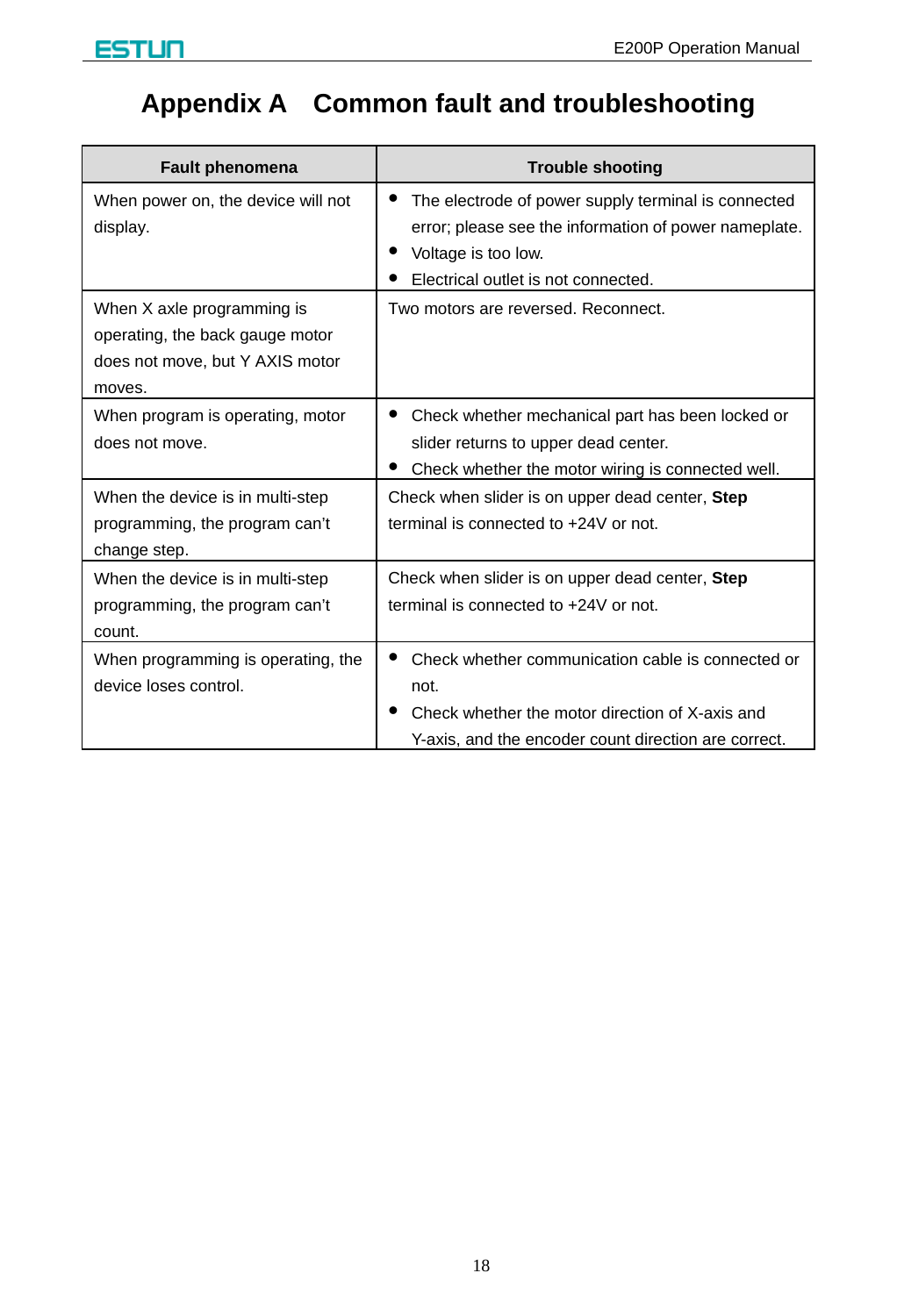<span id="page-20-0"></span>

# **Appendix B Alarm List**

| Alarm NO. | <b>Alarm Information</b> | <b>Alarm Description</b>                                                                                        |  |  |
|-----------|--------------------------|-----------------------------------------------------------------------------------------------------------------|--|--|
| A.01      | Pieces reached           | Normal message, that the count reaches a preset<br>value.                                                       |  |  |
| A.02      | XPos < minimum           | The current position of X-axis beyond the minimum<br>value, need manually adjust to the soft limit range.       |  |  |
| A.03      | XPos > maximum           | The current position of X-axis or beyond the<br>maximum value, need manually adjust to the soft<br>limit range. |  |  |
| A.04      | YPos < minimum           | The current position of Y-axis beyond the minimum<br>value, need manually adjust to the soft limit range.       |  |  |
| A.05      | YPos > maximum           | The current position of Y-axis or beyond the<br>maximum value, need manually adjust to the soft<br>limit range. |  |  |
| A.06      | Out of UDP               | Move the slider to the upper dead point by foot<br>witch.                                                       |  |  |
| A.07      | Press Err.               | Check the proximity switch or circuit of the mute.                                                              |  |  |
| A.11      | Slider Block err.        | The slider block has been off the upper limit position<br>when the Y-axis is in positioning.                    |  |  |
| A.12      | Finished work            | The count reaches the preset value, need to<br>manually clear alarm.                                            |  |  |
| A.13      | X Un-teachIn             | You shall teach the X-axis first.                                                                               |  |  |
| A.14      | Y Un-teachIn             | You shall teach the Y-axis first.                                                                               |  |  |
| A.22      | Mach. Not ready          | Need to start the pump power.                                                                                   |  |  |
| A.23      | Encoder abnor.           | The voltage of encoder is abnormal, please check it.                                                            |  |  |
| A.24      | Comm. Err.               | Can communication is abnormal, please check<br>whether the communication port ground is well.                   |  |  |
| A.25      | X-axis Dropped           | The X-axis driver is missing, need to power on<br>system and drive again.                                       |  |  |
| A.26      | Y-axis Dropped           | The Y-axis driver is missing, need to power on<br>system and drive again.                                       |  |  |
| A.27      | Can Send Err.            | The device is not connected to the drive, please<br>connect the drive.                                          |  |  |
| A.28      | Mode Err.                | That has Switched system in the process of<br>operation mode, clear the alarm after the restart.                |  |  |
| A.29      | Safeln Err.              | Light signal loss on the CLOSED stage, check the<br>screen input signal with or without object light signal.    |  |  |
| A.30      | Power Drop               | The system voltage is lower than the normal value,<br>check whether the system voltage is normal.               |  |  |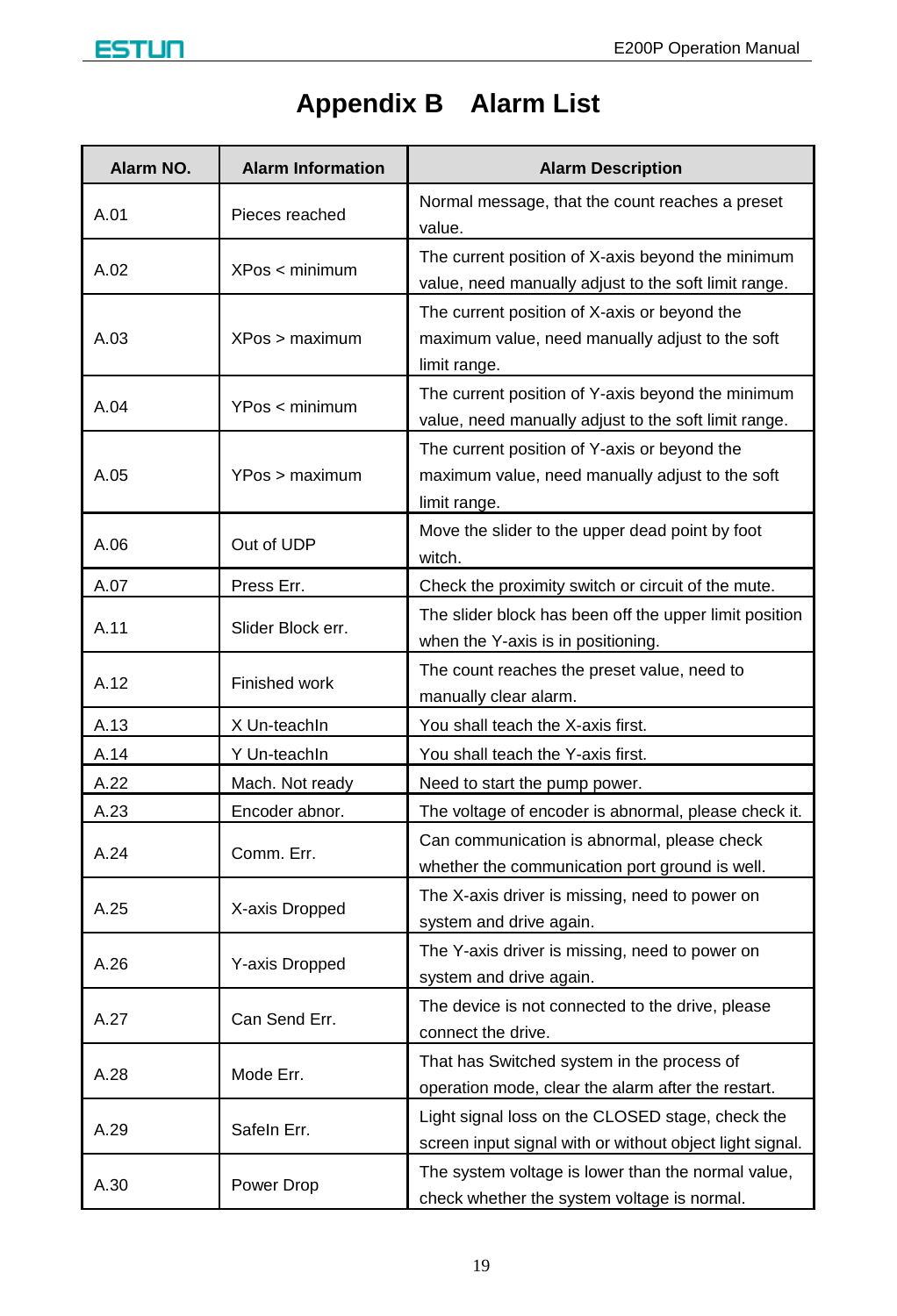| Alarm NO.                        | <b>Alarm Information</b>      | <b>Alarm Description</b>                                                                     |  |  |
|----------------------------------|-------------------------------|----------------------------------------------------------------------------------------------|--|--|
| A.31                             | Drive Mode Err.               | Check and set the parameter Driven Mode of each<br>axis, and make them as the same.          |  |  |
| A.32                             | Axis Droped                   | When the driven mode is EDS, the drive is offline.                                           |  |  |
| A.50                             | SYNC01                        | The servo has occurred the overcurrent alarm.                                                |  |  |
| A.51                             | Drive off<br>'Clr+Enter'Reset | The main power of servo drive has been off.                                                  |  |  |
| A.52                             | SYNC03                        | The servo has occurred the overvoltage alarm.                                                |  |  |
| A.53                             | SYNC04                        | The servo has occurred the insufficient voltage<br>alarm.                                    |  |  |
| A.54                             | SYNC05                        | The servo has occurred the RAM chip abnormal<br>alarm.                                       |  |  |
| A.55                             | SYNC06                        | The servo has occurred the AD sampling error<br>alarm.                                       |  |  |
| $AX.01 - AX.59$<br>AX.68~ AX.100 | X-axis drive alarm            | Refer to the relevant user manual for X-axis drive to<br>troubleshoot.                       |  |  |
| $AX.60 - AX.67$                  | <b>CAN Error</b>              | The X-axis CAN communication is abnormal,<br>restarting the system after clearing the alarm. |  |  |
| AY.01~AY.59<br>AY.68~ AY.100     | Y-axis drive alarm            | Refer to the relevant user manual for Y-axis drive to<br>troubleshoot.                       |  |  |
| AY.60~AY.66                      | <b>CAN Error</b>              | The Y-axis CAN communication is abnormal,<br>restarting the system after clearing the alarm. |  |  |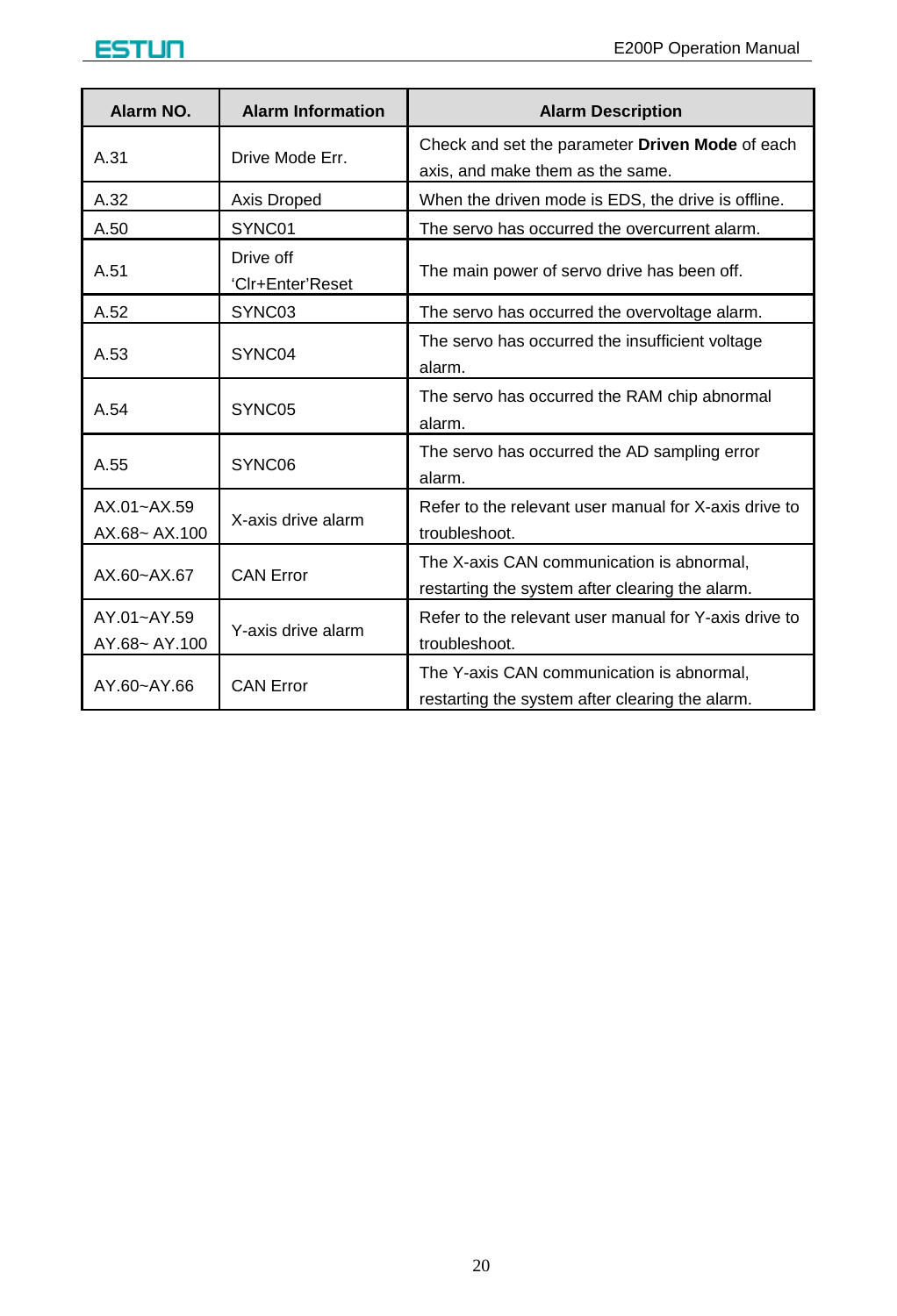<span id="page-22-0"></span>

# **Appendix C Parameter Description**

| <b>Parameter</b> | <b>Default</b><br>Unit<br>Range |                     | <b>Description</b> |                                                                                                                                                             |  |  |  |  |
|------------------|---------------------------------|---------------------|--------------------|-------------------------------------------------------------------------------------------------------------------------------------------------------------|--|--|--|--|
|                  | <b>CONST</b>                    |                     |                    |                                                                                                                                                             |  |  |  |  |
| mm/inch          | $\Omega$                        | $0 - 1$             | $\overline{a}$     | $\bullet$<br>0:mm<br>٠<br>$1:$ inch                                                                                                                         |  |  |  |  |
| 中文/English       | 0                               | $0 - 1$             | $\overline{a}$     | • 0: 中文<br>$\bullet$ 1: English                                                                                                                             |  |  |  |  |
| Release Delay    | 0.50                            |                     | s                  | The delay time for the slide<br>releasing the pressure after<br>bending.                                                                                    |  |  |  |  |
| Version          | $\overline{a}$                  |                     | $\overline{a}$     | The current software version<br>number.                                                                                                                     |  |  |  |  |
|                  |                                 | <b>Tchin PARA</b>   |                    |                                                                                                                                                             |  |  |  |  |
| X-tea. in        | 10.00                           | 0~9999.999          | mm/inch            | When the teaching of X-axis<br>is enabling, the operator<br>assigns to the X-axis of a<br>correct value, to represent<br>the backgauge current<br>position. |  |  |  |  |
| Y-tea. in        | 10.00                           | 0~9999.999          | mm/inch            | When the teaching of Y-axis<br>is enabling, the operator<br>assigns to the Y-axis of a<br>correct value, to represent<br>the slider current position.       |  |  |  |  |
|                  |                                 | <b>CONFIG PARA.</b> |                    |                                                                                                                                                             |  |  |  |  |
| YV5->NCRDY       | 0                               | 0, 1                |                    | • 0: Disable, the function of<br>YV output is normal.<br>• 1: Enable, the function of<br>YV output is changed to<br>NCRDY output.                           |  |  |  |  |
| Jog Mode         | $\Omega$                        | 0, 1                | $\overline{a}$     | $\bullet$<br>0: Semi.<br>$1:$ Jog                                                                                                                           |  |  |  |  |
|                  |                                 | <b>SINGLE</b>       |                    |                                                                                                                                                             |  |  |  |  |
| ΧP               |                                 | 0~9999.999          | mm/inch            | Program position of X axle.                                                                                                                                 |  |  |  |  |
| YP               |                                 | 0~9999.999          | mm/inch            | Program position of Y axle.                                                                                                                                 |  |  |  |  |
| DX               |                                 | 0~9999.999          | mm/inch            | Retract distance of X axle.                                                                                                                                 |  |  |  |  |
| НT               |                                 | $0 - 99.99$         | s                  | The interval time from LDP<br>signal to decompression<br>process.                                                                                           |  |  |  |  |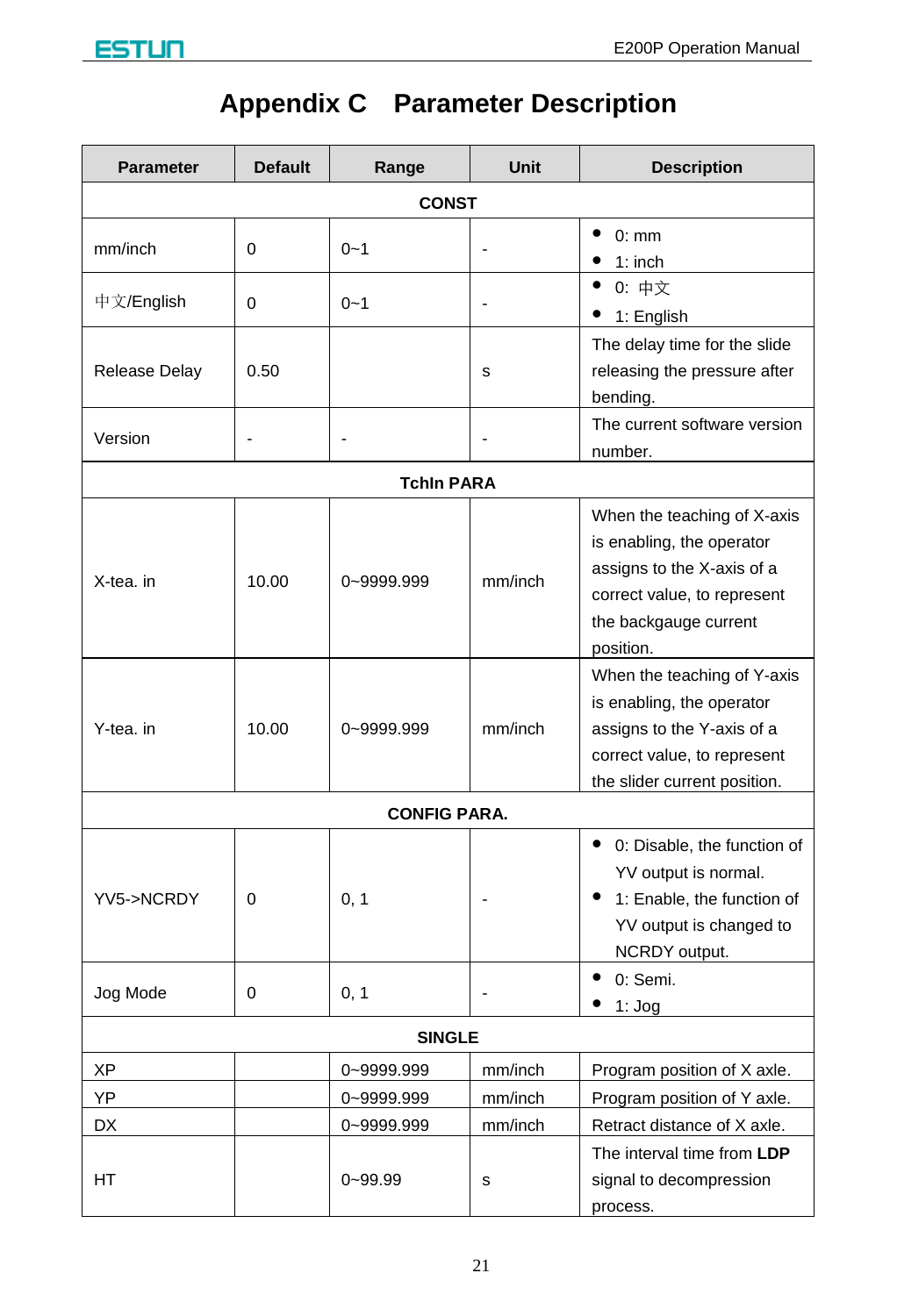| <b>Parameter</b>    | <b>Default</b> | Range       | <b>Unit</b> | <b>Description</b>                                                                                        |
|---------------------|----------------|-------------|-------------|-----------------------------------------------------------------------------------------------------------|
| DLY                 |                | $0 - 99.99$ | s           | In case of single step, delay<br>time for X-axle retracting.                                              |
| PP                  |                | $0 - 9999$  |             | The number of processing<br>workpiece in this program.                                                    |
| СP                  |                | $0 - 9999$  |             | $\bullet$ PP=0: this value is the<br>current work piece.<br>PP>0: this value is the<br>remain work piece. |
| <b>OPN</b>          |                | 0~999.999   | mm/inch     | After bending, the distance<br>of the Y-axis opening.                                                     |
| <b>PROGRAM</b>      |                |             |             |                                                                                                           |
| SТ                  |                | $0 - 25$    |             | The total number of steps in<br>this program.                                                             |
| PP                  |                | 0~99999     |             | The number of processing<br>workpiece in this program.                                                    |
| СP                  |                | 0~99999     |             | $\bullet$ PP=0: this value is the<br>current work piece.<br>PP>0: this value is the<br>remain work piece. |
| <b>DLY</b>          |                | $0 - 99.99$ | s           | In case of single step, delay<br>time for X-axle retracting.                                              |
| НT                  |                | $0 - 99.99$ | s           | The interval time from LDP<br>signal to decompression<br>process.                                         |
| <b>STEP</b>         |                |             |             |                                                                                                           |
| XP                  |                | 0~9999.999  | mm/inch     | Program position of X axis.                                                                               |
| YP                  |                | 0~9999.999  | mm/inch     | Program position of Y-axis.                                                                               |
| DX                  |                | 0~9999.999  | mm/inch     | Retract distance of X axle.                                                                               |
| OPEN DIST           |                | 0~999.999   | mm/inch     | After bending, the distance<br>of the Y-axis opening.                                                     |
| <b>Repeat Times</b> |                | $1 - 99$    |             | The repeat times in this<br>step.                                                                         |